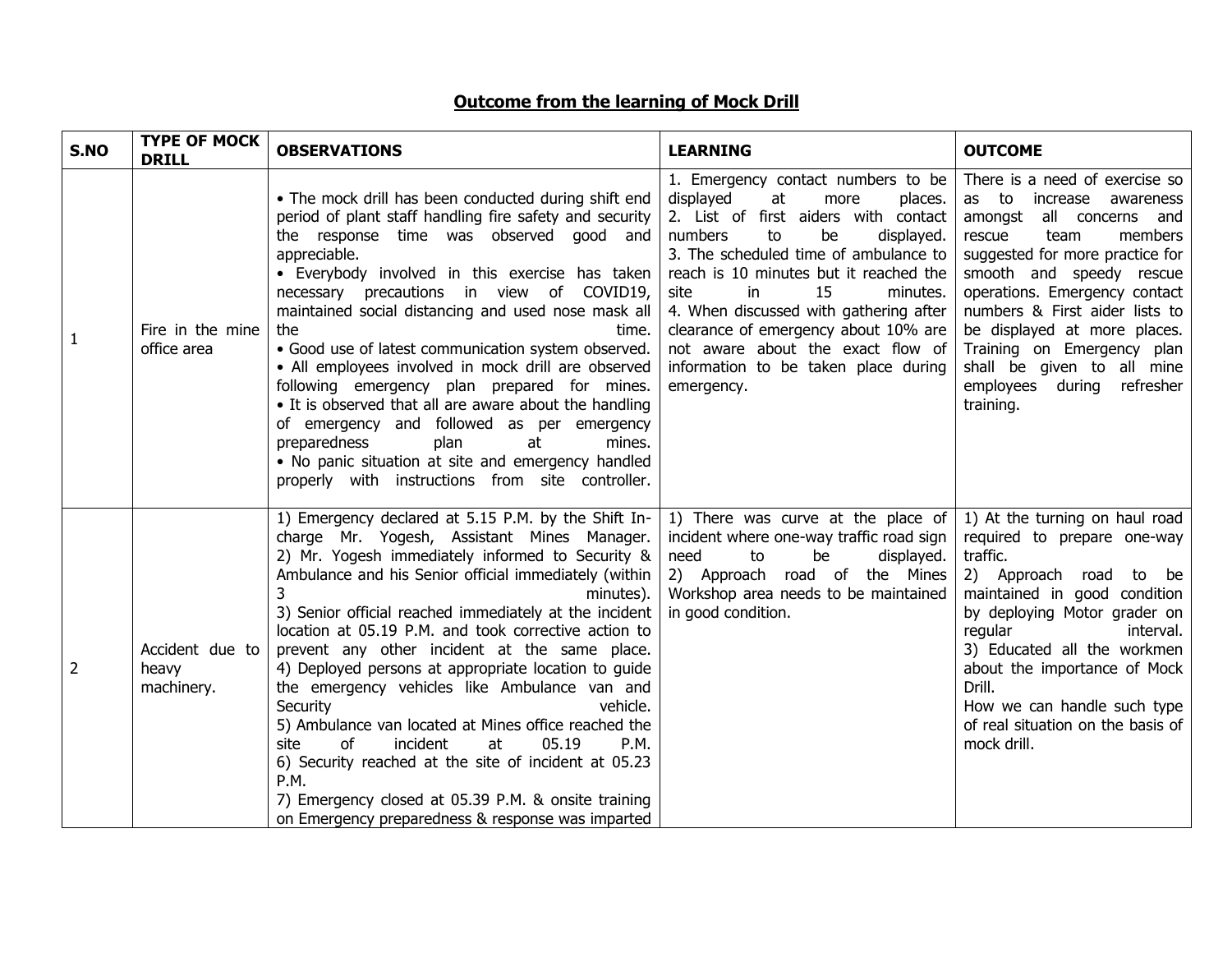|   |                                                        | to the respective employees by Senior Management of<br>Mines.                                                                                                                                                                                                                                                                                                                                                                                                                                                                                                                                                                                                                             |                                                                                                                                                                                                                                                            |                                                                                                                                                                                                                                                |
|---|--------------------------------------------------------|-------------------------------------------------------------------------------------------------------------------------------------------------------------------------------------------------------------------------------------------------------------------------------------------------------------------------------------------------------------------------------------------------------------------------------------------------------------------------------------------------------------------------------------------------------------------------------------------------------------------------------------------------------------------------------------------|------------------------------------------------------------------------------------------------------------------------------------------------------------------------------------------------------------------------------------------------------------|------------------------------------------------------------------------------------------------------------------------------------------------------------------------------------------------------------------------------------------------|
| 3 | Drowning of a<br>person in water<br>filled Surjana Pit | After getting the Information that a person was<br>drowning in water filled area of Surjana pit rescue<br>team was called urgently with tubes and ropes, tools<br>& tackles from security camp by Security Supervisor<br>and briefed the situation and they rushed to the site.<br>Meanwhile Ambulance along with Nursing Staff<br>reached the site. Victim was rescued by the Rescued<br>Team Till arrival of Ambulance CPR was given to the<br>victim. Thereafter the victim was shifted to the OHC<br>where instant medical checkup was done by the<br>Nursing Staff and condition of the victim was found<br>normal.<br>Time of commencement : 10:45:00 Completion Time :<br>11:15:00 | As per emergency preparedness plan<br>rescue team reached at site 5 minutes<br>late. Action is being initiated to educate<br>the rescue team to optimize the time<br>management.                                                                           | The entry of persons in water<br>filled area of the pit should be<br>prohibited by deputing security<br>watchman<br>and<br>displaying<br>caution board and Refresher<br>Training will be imparted to all<br>employees.                         |
| 4 | General<br>Emergency                                   | Mines<br>Manager<br>0<br>Mr Rajesh Ameta (Pump attendant) - 1 minute<br>Mishra (Shift Incharge -2 Minute<br>Mr<br>Kunal<br>Fire-fighting team (Rajesh Salvi- Sec) -2 Minute<br>First Aid Mr Ajeet Singh Ranawat - 1 minuteFirst Aid<br>Ajeet<br>Singh<br>Ranawat<br>minute<br>Mr<br>$\blacksquare$<br>$\mathbf{1}$<br>Sunil<br>Joshi (Electrical Eng)<br>$-3$<br>Minute<br>Mr<br>Milind<br>Mr<br>(Mines<br>3<br>Minute<br>foreman)<br>$\sim$<br>tanker<br>Water<br>4<br>Minute<br>Ambulance- 2 minute                                                                                                                                                                                     | 1. Emergency Siren blown but he could<br>not follow the emergency siren<br>quidelines.<br>2. Even all responsible persons reached<br>at site quickly by hearing siren but<br>security gate in-charge should inform on<br>mobile also to every key persons. | 1. Training and Demonstration<br>to the responsible guards.<br>2. Training & counseling to<br>responsible persons to strict<br>follow the<br>communication<br>guidelines and even they may<br>aware about the emergency<br>but he should call. |
| 5 | drill<br>Fire<br>in<br>machine                         | <b>Response</b><br>time<br>tender-8.min.<br>for<br>fire<br>members-5<br>Eng.<br>min.<br>Mines<br>manager-5<br>min,<br>additional water<br>tanker having<br>pump-15<br>min<br>observation<br>1.at the time of mock drill area was not barricaded<br>2. auto fire protection system was working but in<br>addition to that manual fire extinguisher was not<br>operated because of rush & lack of attentiveness                                                                                                                                                                                                                                                                             | 1. Operator should operate manual fire<br>extinguisher patiently. to extinguish fire<br>2. mock drill area should be barricaded                                                                                                                            | 1. Ensure all operators should<br>be imparted fire safety training<br>basis.<br>regular<br>on<br>2.Additional<br>tanker<br>water<br>should be available every time<br>for<br>emergency<br>3.Area should be barricaded<br>during mock drill     |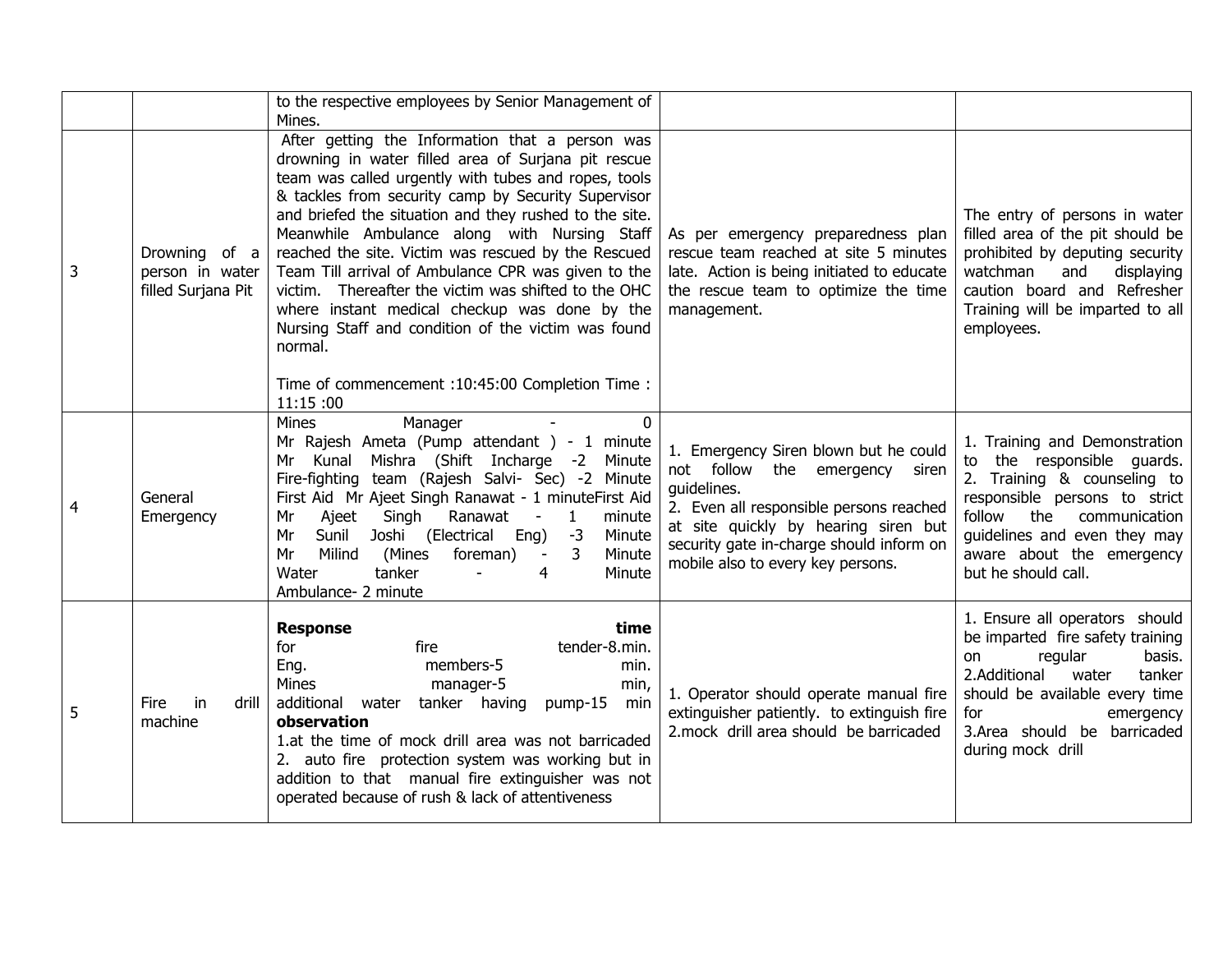| 6  | An emergency of<br>fire in Dozer was<br>declared                                   | 1) Mine foreman informed the Mines Manager about<br>the fire in doze at 2nd bench haul road, then Manager<br>immediately informed to all concerned departments<br>about the incident. Asst. Manager (Drilling & Blasting)<br>controlled the transportation and give information to<br>exact location to security team & fire tender.<br>2) Response time of mine officials and security team<br>was very quick & appreciable. VTO acted as media<br>person and Mines Agent was acting as an incident<br>controller. | Fire tender driver could not be<br>contacted due to some instrument<br>related issued in his mobile instrument.                                                                                                                                                                             | Contact number of Security In-<br>charge shall be kept ready<br>hand as an alternative in such<br>situation. Awareness to be<br>imparted to mine foreman and<br>mining mates.                                                                                                                                                                                          |
|----|------------------------------------------------------------------------------------|---------------------------------------------------------------------------------------------------------------------------------------------------------------------------------------------------------------------------------------------------------------------------------------------------------------------------------------------------------------------------------------------------------------------------------------------------------------------------------------------------------------------|---------------------------------------------------------------------------------------------------------------------------------------------------------------------------------------------------------------------------------------------------------------------------------------------|------------------------------------------------------------------------------------------------------------------------------------------------------------------------------------------------------------------------------------------------------------------------------------------------------------------------------------------------------------------------|
| 7  | <b>Diesel</b><br>in<br>Fire<br>Generator<br>(DG)<br>operated<br>lightning tower    | First information regarding fire in DG operated<br>lightning tower kept at mine office premises given by<br>security guard to shit in-charge. Shift In-charge<br>immediately phone to rescue team and first aid team<br>as well as informed to mines manager. Mines<br>manager informed to in-charge medical officer of JK<br>Cement Works. Mine Manager has also informed<br>security department to send the fire tender. Medical<br>officer send ambulance and medical staff.                                     | Ambulance and medical officer reached<br>at site in 30 minutes. Rescue team and<br>Security also reached at time.                                                                                                                                                                           | box talk has been<br>A tool<br>conducted by shift in-charge in<br>presence of Mines Manager to<br>workmen<br>for<br>proper<br>8 <sub>k</sub><br>housekeeping<br>preventive<br>maintenance of lightning tower<br>DG to avoid such type of<br>incident. It was ensured that<br>every workman should know<br>operation<br>of<br>fire<br>the<br>extinguisher in emergency. |
| 8  | Fire in surface<br>Miner                                                           | $\mathbf{1}$ .<br>Ambulance<br>reached<br>within<br>10<br>min<br>2. Fire Tender reached within 10 min                                                                                                                                                                                                                                                                                                                                                                                                               | Ambulance and fire tender took more<br>time because of poor road condition.                                                                                                                                                                                                                 | Road repairing to be done.                                                                                                                                                                                                                                                                                                                                             |
| 9  | in<br>rock-<br>Fire<br>breaker machine<br>during<br>rock-<br>breaking<br>operation | Rock breaker operator informed forthwith about the<br>incident to Asst. Manager present on site by<br>telephonically. Asst. manager immediately rushed to<br>the accident site and also inform Mines manager and<br>Emergency team. Mines Manager instructed for<br>blowing siren and gave instruction to immediately<br>start rescue operation. After recovery of injure<br>persons and rendered first-aid and shifted to Hospital<br>by the Ambulance. Total time taken is 20 minutes.                            | 1. Due to leakage of old diesel pipe,<br>the droplets of diesel fell on the hot<br>parts of engine, due to which the fire<br>started.<br>2. Daily pre-check of rock breaker<br>was not done carefully.<br>machine<br>3. Delay in communication given to<br>Asst. manager about the incident | (1).Strong focus on preventive<br>maintenance<br>of<br>machine.<br>(2). Daily pre-check of rock<br>breaker machine will be done<br>before commencement of work.<br>(3).Refresher<br>training<br>on<br>employees<br>responsibilities<br>during emergency.                                                                                                               |
| 10 | Fire in Loading<br>machine                                                         | 1. On seeing the accident, machine operator shut his<br>m/c and trying to come out. Another dumper driver<br>him<br>rescued<br>effectively.<br>2. The dumper driver took out the victim operator<br>from the machine and put on clean ground<br>3. Mine Foreman gave first aid at site by bandage.                                                                                                                                                                                                                  | 1. Delay in communication due to poor<br>network<br>connectivity.<br>2. Every person were trying to support<br>because of this everybody is instructing<br>so it is creating confusion in the persons<br>who<br>acting.<br>were                                                             | Responsibility is to be clearly<br>defined<br>and<br>demonstrated.<br>Awareness to be increased.<br>Flow of Information is required                                                                                                                                                                                                                                    |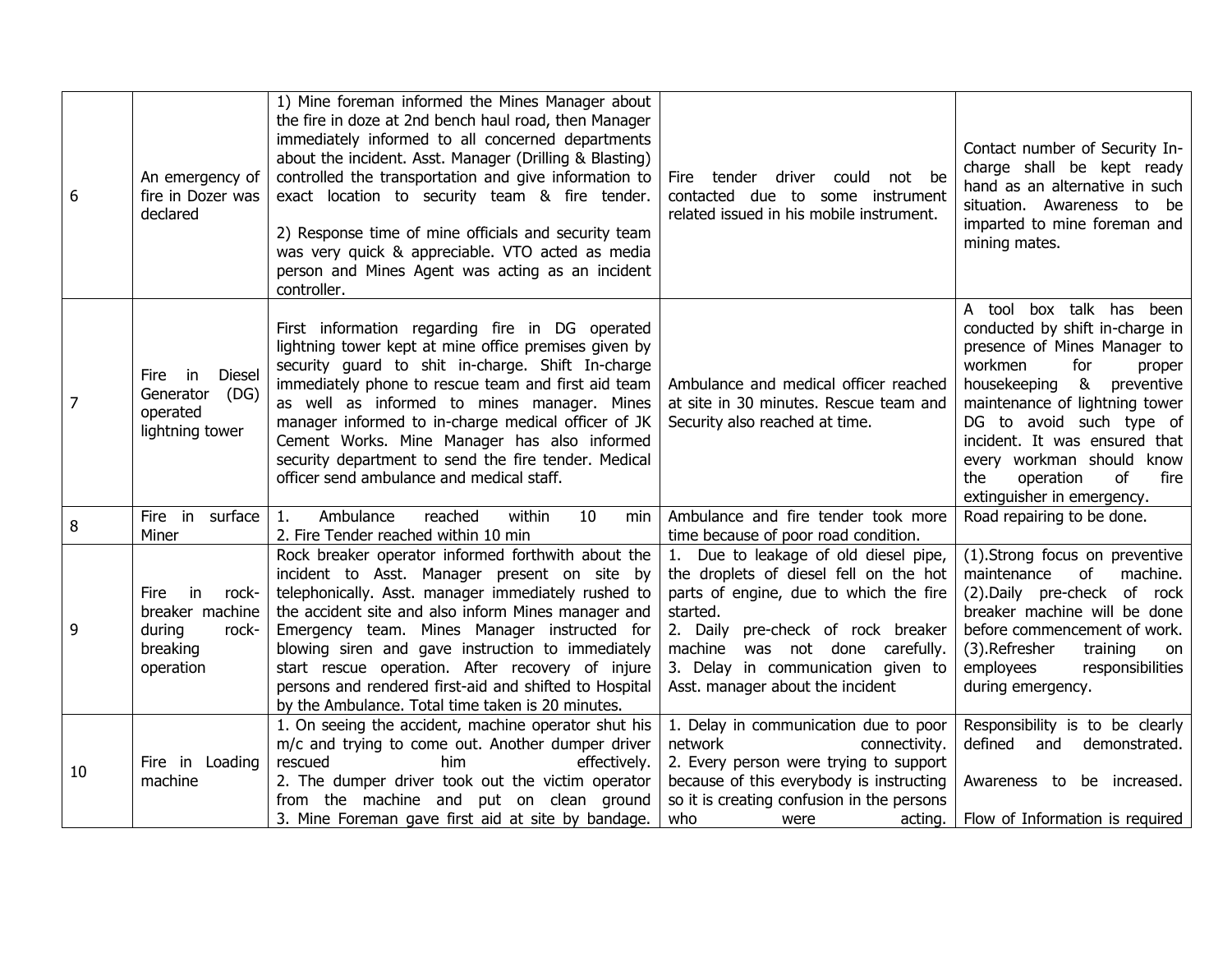|    |                 | checked<br>4.<br>Mining<br>Mate<br>and<br>Foreman<br>for | 3. Confusion in flow of information for   | to be explained to all the      |
|----|-----------------|----------------------------------------------------------|-------------------------------------------|---------------------------------|
|    |                 | victim<br>consciousness<br>οf<br>the<br>driver.          | arrangement and reporting.                | workmen.                        |
|    |                 | 5. Driver of the other dumper stopped his dumper at      |                                           |                                 |
|    |                 | safe distance and rescued to the victim operator.        |                                           |                                 |
|    |                 | 6. Firefighting done properly by other dumper driver     |                                           |                                 |
|    |                 | immediately.                                             |                                           |                                 |
|    |                 | 7. Sufficient fire extinguisher available in machines    |                                           |                                 |
|    |                 | all<br>working<br>condition.<br>and<br>were<br>in.       |                                           |                                 |
|    |                 | 8. Manager informed the Agent (Main incident             |                                           |                                 |
|    |                 | controller) in time and rushed to the site. The Agent    |                                           |                                 |
|    |                 | informed to the Doctor for his readiness at his          |                                           |                                 |
|    |                 | hospital.                                                |                                           |                                 |
|    |                 | 9. Manager called the Ambulance for taking the victim    |                                           |                                 |
|    |                 | for medical help. Ambulance came with rescue team.       |                                           |                                 |
|    |                 | 10.<br>Overall<br>response<br>found<br>satisfactory.     |                                           |                                 |
|    |                 | 11. The injured was rescued in safe procedure.           |                                           |                                 |
|    |                 |                                                          |                                           |                                 |
|    |                 | 1. On seeing the accident, loader operator shut his      | 1. The loader operator sought help late   | More Awareness / training to    |
|    |                 | m/c<br>rushed<br>for<br>and<br>rescue                    | took risk to rescue victim driver from a  | be given to all field workmen's |
|    |                 | 2. Loader Operator took out the victim driver from the   | burning<br>cabin.                         |                                 |
|    |                 | vehicle<br>and<br>clean<br>ground<br>put<br>on           | 2. Driver of the other dumper came bit    | Flow of Information<br>chart    |
|    |                 | 3. Foremen gave first aid at site by bandage.            | late for rescue after stopping his        | needs to be prepared and        |
|    |                 | 4. Foremen checked for consciousness of the victim       | vehicle. He was watching for a few        | provided to respective persons. |
|    |                 | driver.                                                  | minutes<br>from<br>the<br>distance.       |                                 |
|    |                 | 5. Driver of the other dumper stopped his dumper at      | 3. He took fire extinguisher from the     | Mock drills to be conducted at  |
|    | Collision<br>of | distance and observed accident site.<br>safe             | burning dumper. He could take it from     | with more preciseness           |
| 11 | Vehicle         | 6. Firefighting done properly by other dumper driver     | his<br>vehicle.<br>own                    |                                 |
|    |                 | 7. Sufficient fire extinguisher available in machines    | 4. Delay in communication<br>by the       |                                 |
|    |                 | and<br>all<br>working<br>condition.<br>were<br>in        | foreman due to<br>network<br>poor         |                                 |
|    |                 | 8. Manager informed the Agent in time and rushed to      | connectivity.                             |                                 |
|    |                 | the site. The Agent informed to the Doctor for his       | 5. Without waiting for Ambulance, the     |                                 |
|    |                 | readiness<br>at<br>his<br>hospital.                      | manager or available could have used to   |                                 |
|    |                 | 9. Manager called the Ambulance for taking the victim    | carry the victim for medical assistance.  |                                 |
|    |                 | for<br>medical<br>help.                                  | 6. Confusion in flow of information for   |                                 |
|    |                 | 10.<br>Overall<br>response<br>found<br>satisfactory.     | arrangement and reporting.                |                                 |
|    |                 | 11. The injured was rescued in safe procedure            |                                           |                                 |
|    |                 | On 18.08.21 at round 3:15 PM the tipper was parked       | 1. Shift engineer / shift in-charge       | damage/fault<br>be<br>Any<br>to |
| 12 | Fire            | in queue with engine running at loading area in Pi-06.   | reached<br>at affected area delay.        | rectified<br>through<br>regular |
|    |                 | Mr. Deva Kaya Rabari (Driver- Prima No.6), hearing       | 2. Safety coordinator reached at site But | inspection<br>periodic<br>and   |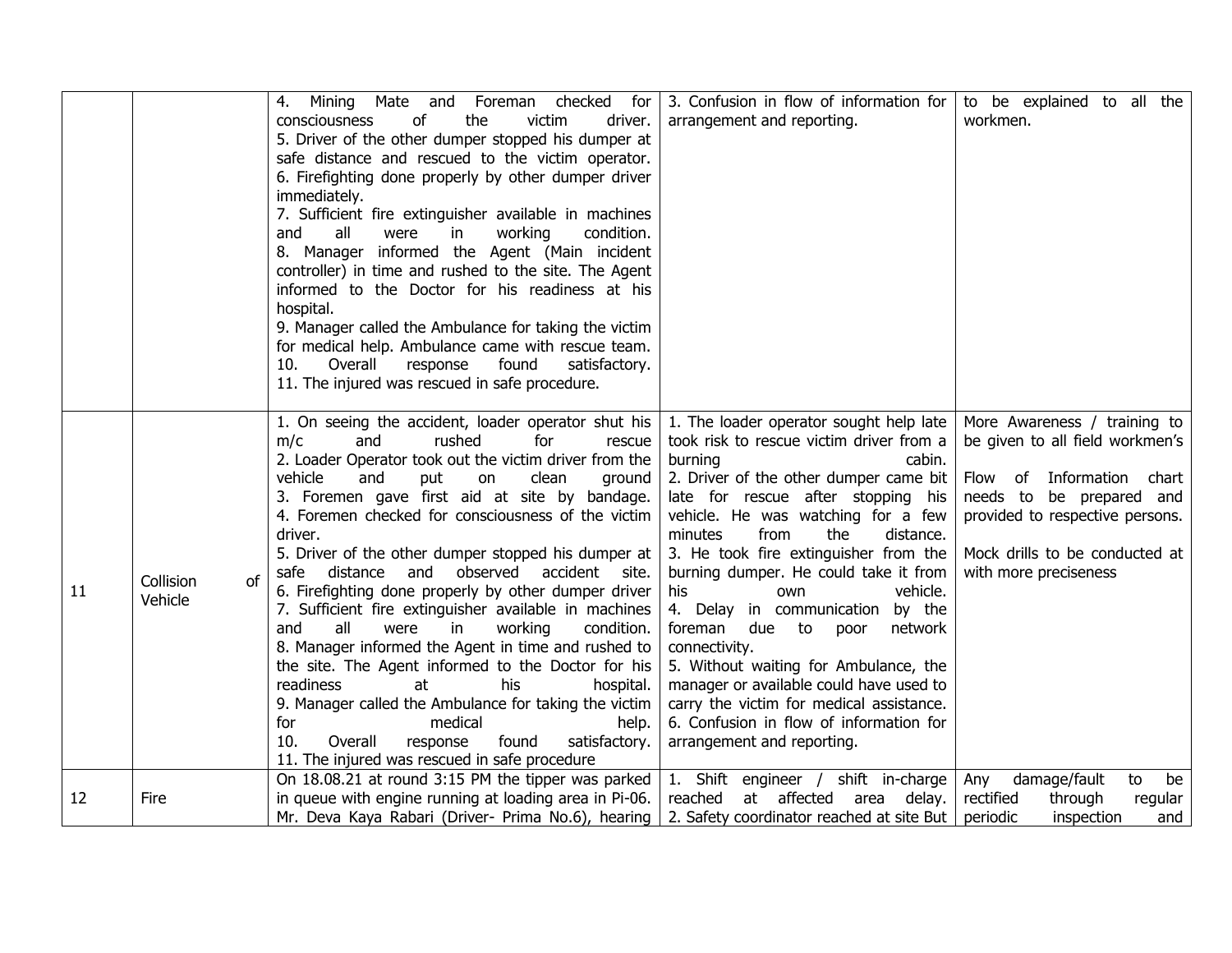|    |                       | some abnormal sound & noticing fire at back side of                                                    | vehicle is not parked in takeoff mode at                                    | preventive control measures to                                                                                                                                                                                                                                                                                                                                                                                                                                                                                                                                                                                                                                 |
|----|-----------------------|--------------------------------------------------------------------------------------------------------|-----------------------------------------------------------------------------|----------------------------------------------------------------------------------------------------------------------------------------------------------------------------------------------------------------------------------------------------------------------------------------------------------------------------------------------------------------------------------------------------------------------------------------------------------------------------------------------------------------------------------------------------------------------------------------------------------------------------------------------------------------|
|    |                       | cabin, got down from the machine keeping the engine                                                    | sit.                                                                        | taken<br>be<br>(preventive                                                                                                                                                                                                                                                                                                                                                                                                                                                                                                                                                                                                                                     |
|    |                       | running & disconnected the power supply from<br>Battery cut off switch. Meanwhile, Fire extinguisher   | 3. Affected area not barricaded for<br>preventing<br>unauthorized<br>entry. |                                                                                                                                                                                                                                                                                                                                                                                                                                                                                                                                                                                                                                                                |
|    |                       | was also operated as per its functioning. The driver                                                   | 4.No alternate communication system                                         |                                                                                                                                                                                                                                                                                                                                                                                                                                                                                                                                                                                                                                                                |
|    |                       | immediately informed the matter to shift in-charge                                                     | was available like landline phone in                                        |                                                                                                                                                                                                                                                                                                                                                                                                                                                                                                                                                                                                                                                                |
|    |                       | and others concerned. In the meantime, the fire                                                        | Mines Office area, if mobile tower /                                        |                                                                                                                                                                                                                                                                                                                                                                                                                                                                                                                                                                                                                                                                |
|    |                       | tender reached the site & extinguished the fire.                                                       | mobile network have not available                                           |                                                                                                                                                                                                                                                                                                                                                                                                                                                                                                                                                                                                                                                                |
|    |                       | 1. Entry time of unauthorized person - 11:20 AM                                                        | 1. Security Person was unknown about   1. Regular Training should be        |                                                                                                                                                                                                                                                                                                                                                                                                                                                                                                                                                                                                                                                                |
|    |                       | 2. Security person ask for entry 11:21 AM                                                              | Unauthorized<br>entry.                                                      |                                                                                                                                                                                                                                                                                                                                                                                                                                                                                                                                                                                                                                                                |
|    |                       | 3. Unauthorized person forcefully entered in Mines -                                                   | 2. Security person has not a telephone                                      |                                                                                                                                                                                                                                                                                                                                                                                                                                                                                                                                                                                                                                                                |
|    |                       | 11:23<br>AM.                                                                                           | number<br>official<br>of<br>Mine<br>list.                                   |                                                                                                                                                                                                                                                                                                                                                                                                                                                                                                                                                                                                                                                                |
|    | Unauthorized          | 4. Security informed to mines official and Security                                                    | 3. Unauthorized display board was not                                       | arranged<br>at entry<br>gate.<br>4.<br>Unauthorized<br>entry                                                                                                                                                                                                                                                                                                                                                                                                                                                                                                                                                                                                   |
| 13 | <b>Entry at Mines</b> | Supervisor<br>11:25<br>AΜ                                                                              | at entry Gate.                                                              |                                                                                                                                                                                                                                                                                                                                                                                                                                                                                                                                                                                                                                                                |
|    |                       | 5. Security Supervisor and Mine Official reached at<br>11:30<br>AM<br>point<br>entry                   |                                                                             |                                                                                                                                                                                                                                                                                                                                                                                                                                                                                                                                                                                                                                                                |
|    |                       | 6. Unauthorized person hold by security Supervisor                                                     |                                                                             |                                                                                                                                                                                                                                                                                                                                                                                                                                                                                                                                                                                                                                                                |
|    |                       | and Carry out him outside mine leased area - 11:35                                                     |                                                                             |                                                                                                                                                                                                                                                                                                                                                                                                                                                                                                                                                                                                                                                                |
|    |                       | AM                                                                                                     |                                                                             |                                                                                                                                                                                                                                                                                                                                                                                                                                                                                                                                                                                                                                                                |
|    |                       | On 20.08.2021, in 2nd shift at around 3:15PM, all of a                                                 | 1. No fire fighting station was provided                                    | 1. Near all working place, fire                                                                                                                                                                                                                                                                                                                                                                                                                                                                                                                                                                                                                                |
|    |                       | sudden a dramatic condition was presumed at North-                                                     | in nearby working place, so that fire                                       | fighting<br>station<br>must<br>be                                                                                                                                                                                                                                                                                                                                                                                                                                                                                                                                                                                                                              |
|    |                       | East Lignite Loading Plot of P.C. Patel (Temple area),                                                 | could be tackled with the help of other                                     | as                                                                                                                                                                                                                                                                                                                                                                                                                                                                                                                                                                                                                                                             |
|    |                       | in which it was conceived that due to improper                                                         | fire extinguishers at the earliest before                                   |                                                                                                                                                                                                                                                                                                                                                                                                                                                                                                                                                                                                                                                                |
|    |                       | maintenance of excavator no. 156, all of a sudden fire                                                 | arrival<br>fire<br>οf<br>van.                                               | organized in regular interval.<br>2. Emergency contact list<br>should be display at entry gate.<br>3. Security stick should be<br>prohibited board should be<br>display at entry gate.<br>ILO<br>provided,<br>per<br>recommendation,<br>so as to<br>quickly respond<br>against fire<br>related<br>eventualities.<br>2. Near all working place, first<br>aid station must be provided to<br>preserve life and promote<br>recovery of the injured as per<br>Mines Rule 1955 and every first<br>aid station provided with first<br>material<br>desired.<br>aid<br>as<br>3. All emergency vehicle must<br>be checked periodically and<br>always keep free from any |
|    |                       | took place in the front part of the excavator.                                                         | 2. Portable Fire extinguisher provided in                                   |                                                                                                                                                                                                                                                                                                                                                                                                                                                                                                                                                                                                                                                                |
|    |                       | However, excavator operator tried to suppress this<br>fire with the help of portable fire extinguisher | the excavator was not in good<br>condition.                                 | maintenance schedule to be<br>strictly followed and ensure<br>m/c safety and reliability).<br>defect for use in emergency.                                                                                                                                                                                                                                                                                                                                                                                                                                                                                                                                     |
|    |                       | provided in that excavator but it was not enough to                                                    | 3. No first aid station was available in                                    |                                                                                                                                                                                                                                                                                                                                                                                                                                                                                                                                                                                                                                                                |
|    |                       | handle this size of fire. It was also tried to get some                                                | nearby area, so that presumed burn                                          |                                                                                                                                                                                                                                                                                                                                                                                                                                                                                                                                                                                                                                                                |
| 14 | Inundation            | other fire extinguisher from nearby area to contain                                                    | injury sustained by Shri Pappu Kumar,                                       |                                                                                                                                                                                                                                                                                                                                                                                                                                                                                                                                                                                                                                                                |
|    |                       | fire, but no fire fighting station was available in                                                    | excavator operator could have been                                          |                                                                                                                                                                                                                                                                                                                                                                                                                                                                                                                                                                                                                                                                |
|    |                       | nearby area. So fire van was called by the area                                                        | provided first aid at the earliest, so as to                                |                                                                                                                                                                                                                                                                                                                                                                                                                                                                                                                                                                                                                                                                |
|    |                       | supervisor Shri D.K.Vala, Overman to control this fire                                                 | preserve life and promote recovery of                                       |                                                                                                                                                                                                                                                                                                                                                                                                                                                                                                                                                                                                                                                                |
|    |                       | by around 3:18PM and for ambulance by 3:18PM. Just                                                     | the injured.                                                                |                                                                                                                                                                                                                                                                                                                                                                                                                                                                                                                                                                                                                                                                |
|    |                       | after receiving the call regarding incidence Shri                                                      | 4. Ambulance was not provided with                                          |                                                                                                                                                                                                                                                                                                                                                                                                                                                                                                                                                                                                                                                                |
|    |                       | Shavubha Jadeja, Ambulance driver and<br>Shri                                                          | first aid box along with necessary                                          |                                                                                                                                                                                                                                                                                                                                                                                                                                                                                                                                                                                                                                                                |
|    |                       | Mohansinh Jadeja, Fire Van driver immediately moved                                                    | medicine.                                                                   |                                                                                                                                                                                                                                                                                                                                                                                                                                                                                                                                                                                                                                                                |
|    |                       | towards requested site along with helper and reached                                                   | 5. Fire van reached to the incidence site                                   |                                                                                                                                                                                                                                                                                                                                                                                                                                                                                                                                                                                                                                                                |
|    |                       | by around 3:22PM and 3:23PM respectively.                                                              | in empty condition (no water in the fire                                    |                                                                                                                                                                                                                                                                                                                                                                                                                                                                                                                                                                                                                                                                |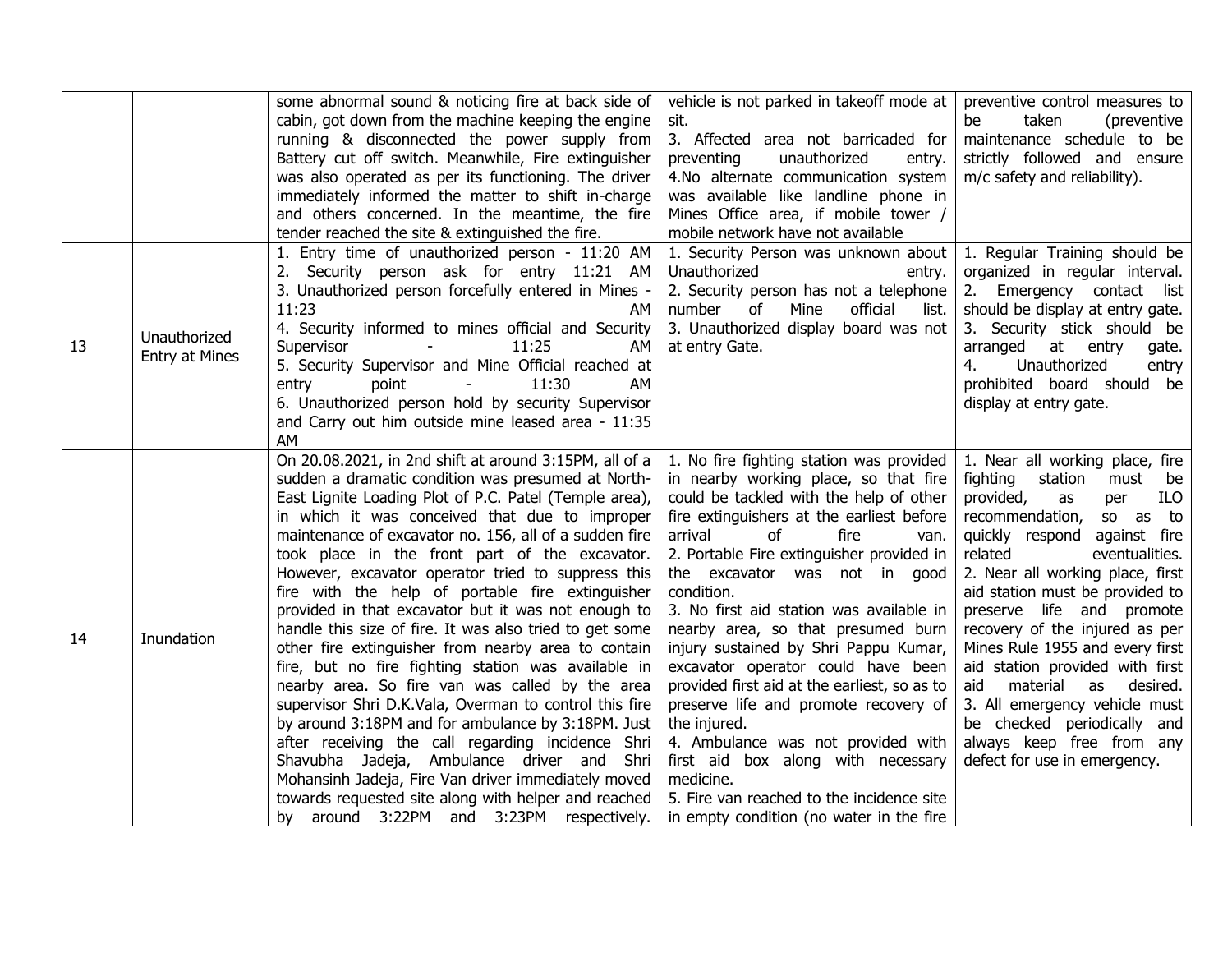|    |                   | Meanwhile, Shri Karansinh Khaped, Assistant                                                               | van).                                                  |                                  |
|----|-------------------|-----------------------------------------------------------------------------------------------------------|--------------------------------------------------------|----------------------------------|
|    |                   | Manager, area incharge also inform to Shri Awdhesh                                                        | 6. Fire van was not in working order as                |                                  |
|    |                   | Kumar Rai, Assistant Manager (2nd Shift Incharge),                                                        | hose pipe joint plug was of smaller in                 |                                  |
|    |                   | about this incidence at around 3:17PM and Shri                                                            | size than the discharge socket of the                  |                                  |
|    |                   | Awdhesh Rai, 2nd Shift Incharge reached incidence                                                         | fire van; hence fire van cannot be                     |                                  |
|    |                   | site by 3:44PM after informing and ensuring all                                                           | operated<br>by<br>using<br>hose<br>pipe.               |                                  |
|    |                   | emergency vehicle reach to indicated site at the                                                          | 7. As hose pipe is not getting fit in fire             |                                  |
|    |                   | earliest.                                                                                                 | van valve, one person forced to hold the               |                                  |
|    |                   | It was also presumed that Shri Pappu Kumar,                                                               | hose pipe plug, which could be                         |                                  |
|    |                   | excavator operator of excavator no. 156 also                                                              | dangerous in emergency condition. 8.                   |                                  |
|    |                   | sustained burn injury during escaping and fighting                                                        | Shift incharge, Shri Awdhesh Rai                       |                                  |
|    |                   | with the fire, So Shri V.K. Zala, Contractor Supervisor                                                   | reached the incidence site very late, i.e.             |                                  |
|    |                   | incharge of that area and Shri Mahesh Viton,                                                              | by 3:44 PM, hence response time of the                 |                                  |
|    |                   | Contractor Supervisor with the help of other person                                                       | shift in charge was very poor in such                  |                                  |
|    |                   | present their taken Shri Pappu Kumar to safe place                                                        | emergence condition.                                   |                                  |
|    |                   | after soothing fire over his body and waiting for                                                         |                                                        |                                  |
|    |                   | ambulance to arrive for necessary medical assistance,                                                     |                                                        |                                  |
|    |                   | as no first aid station was available in nearby area.                                                     |                                                        |                                  |
|    |                   | Response Time: Intimation to shift incharge: 3:17 PM                                                      |                                                        |                                  |
|    |                   | & Arrival of Shift incharge: 3:44PM, Intimation to<br>ambulance: 3:18 PM & arrival of ambulance: 3:22 PM, |                                                        |                                  |
|    |                   |                                                                                                           |                                                        |                                  |
|    |                   | Intimation to Fire Van: 3:18 PM & Arrival of fire<br>van:3:23 PM, Completion of supression of fire:3:30PM |                                                        |                                  |
|    |                   |                                                                                                           |                                                        | 1. Ensure that all workers and   |
|    |                   | 1. General Mazdoor got hand injury while he was<br>doing segregation of scrap material in the scrap yard. | 1. Injured person was not wearing<br>safety<br>gloves. | others staff working in mine     |
|    |                   | 2 Injured person informed to another worker working                                                       | 2. Lack of awareness while handling                    | area including scrap yard area   |
|    |                   | at scrap yard.<br>3. Co - worker immediately                                                              | scrap material.                                        | should use PPEs without fail.    |
|    |                   | shift<br>informed<br>to<br>in.<br>charge.                                                                 |                                                        | 2. Regular awareness / safety    |
|    | Medical           | 4. After receiving information regarding person                                                           |                                                        | talk should be given to all      |
|    | Emergency         | injured at scrap yard, shift in charge immediately                                                        |                                                        | workers working at mine.         |
|    | Rescue of Person  | informed to Ambulance Driver and Mines Manager. 5.                                                        |                                                        | 3. Use of proper tools and       |
| 15 | injured<br>during | Ambulance, Shift In charge and Mines Manager                                                              |                                                        | tackles while working during     |
|    | Scrap<br>Material | reached the scrap yard area.6. Shift Incharge given                                                       |                                                        | scrap material handling in scrap |
|    | Handling<br>at    | First aid to victim and immediately arranged to send                                                      |                                                        | yard.                            |
|    | Scrap yard.       | nearby GMDC Hospital.<br>7.                                                                               |                                                        |                                  |
|    |                   | Mines manager informed to GMDC Hospital to get                                                            |                                                        |                                  |
|    |                   | ready for treatment of injured person. 8. Ambulance                                                       |                                                        |                                  |
|    |                   | reached at GMDC Hospital and all Medical staff                                                            |                                                        |                                  |
|    |                   | including Medical Officer gave treatment immediately.                                                     |                                                        |                                  |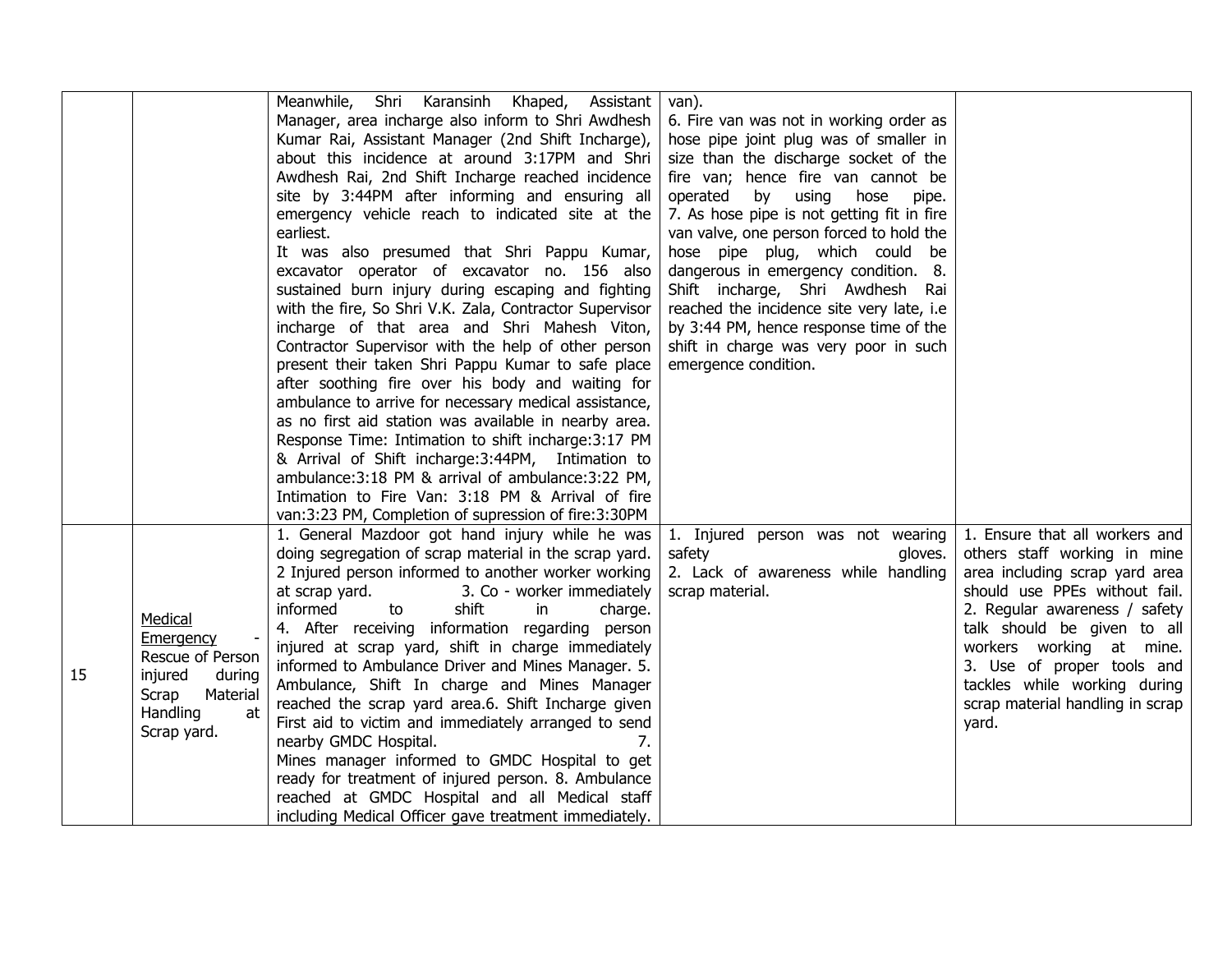|    |                                                                                                                                                                                                                                                                                                                                                                                                                                                                                                                                                                                                                                               | 9. Meanwhile Mines manager, shift in charge were<br>reached at Hospital. 10. Medical Officer of the GMDC<br>informed to Shift Incharge and Mines Manager that<br>victim has been treated well and is out of danger and                                                                                                                                                                                                                                                                                                                                                                                                                                                                                                                                                                                                                                                                                                                                                                                                                                                                                                                                                                                                                                                                                                 |                                                                                                                                                                                                                                                               |                                                                                                                                                                                                                                                                                                                                                                              |
|----|-----------------------------------------------------------------------------------------------------------------------------------------------------------------------------------------------------------------------------------------------------------------------------------------------------------------------------------------------------------------------------------------------------------------------------------------------------------------------------------------------------------------------------------------------------------------------------------------------------------------------------------------------|------------------------------------------------------------------------------------------------------------------------------------------------------------------------------------------------------------------------------------------------------------------------------------------------------------------------------------------------------------------------------------------------------------------------------------------------------------------------------------------------------------------------------------------------------------------------------------------------------------------------------------------------------------------------------------------------------------------------------------------------------------------------------------------------------------------------------------------------------------------------------------------------------------------------------------------------------------------------------------------------------------------------------------------------------------------------------------------------------------------------------------------------------------------------------------------------------------------------------------------------------------------------------------------------------------------------|---------------------------------------------------------------------------------------------------------------------------------------------------------------------------------------------------------------------------------------------------------------|------------------------------------------------------------------------------------------------------------------------------------------------------------------------------------------------------------------------------------------------------------------------------------------------------------------------------------------------------------------------------|
| 16 | <b>Emergency</b><br>Scenario-<br>Dumper<br>was<br>engaged<br>in<br>carrying<br><b>ROM</b><br>face<br>from<br>to<br>labour<br>sorting<br>yards.<br>Our<br>supervisor<br>Mr.<br>Rajan<br>was<br>supervising<br>the<br>safe movement<br>of dumpers, as<br>of<br>number<br>labours<br>were<br>there<br>engaged<br>for sorting of<br>Suddenly<br>ROM.<br>clouds<br>dense<br>loomed over and<br>it started raining.<br>Also<br>thunder<br>storm<br>and<br>lightning started<br>abruptly.<br>The<br>supervisor<br>present at that<br>moment<br>all<br>instructed<br>labours to vacate<br>the plot and rush<br>the<br>rest<br>to<br>shelter. But, the | he is feeling good now.<br><b>Observations:</b><br>Response time taken for arrangement of<br>and<br>manpower<br>apparatus<br>It took about 10 minutes for communicating and<br>making an arrangement for the same. Another 10<br>minutes spent for reaching respective place with an<br>ambulance<br>and<br>rescue<br>team.<br>of<br>vehicle/ambulance<br><b>Status</b><br>van<br>Ambulance van found ok on communicating with<br>workshop. Maintenance van also checked to be O.K<br>working<br>and<br>in<br>condition.<br>Coordination between the emergency<br>personnel-<br>Found<br>Good.<br>of<br>P.P.E-<br>Good<br>Use<br><b>Operation</b><br>tactics<br>The injured person got burn injuries and fell<br>unconscious. So the rescue person applied CPR to<br>bring his consciousness and Burnol cream layer put on<br>the injury as first aid to prevent further infection till<br>the arrival to hospital. CPR was given first by hands-<br>only method applying around 105 compressions per<br>minute and around 2 inch chest compression. Also,<br>Sylvester method used afterwards, till he regained his<br>consciousness.<br>Involvement of local/state administration and<br>the<br>Drill:<br><b>SDRF/NDRF</b><br>in<br><b>Mock</b><br>The mock drill was conducted involving only company<br>employees. | 1. Mr. Prashant, the first-aider could not<br>reach the site due to the threat of<br>further lightning, and heavy rains.<br>2. Siren did not work, due to sudden<br>power<br>cut-off.<br>3.Additional availabiliy of rain coats &<br>other monsoon provisions | 1. We should not rely on old<br>conventional type of lightning<br>arrester. New improved type of<br>lightning arrester (digital surge<br>protector) with high range of<br>protection should be installed.<br>2. Siren to be connected with<br>D.G set for emergency use in<br>of<br>cut-offs.<br>case<br>power<br>3.Additional<br>rain<br>coats,<br>umbrellas to be procured |
|    | supervisor                                                                                                                                                                                                                                                                                                                                                                                                                                                                                                                                                                                                                                    |                                                                                                                                                                                                                                                                                                                                                                                                                                                                                                                                                                                                                                                                                                                                                                                                                                                                                                                                                                                                                                                                                                                                                                                                                                                                                                                        |                                                                                                                                                                                                                                                               |                                                                                                                                                                                                                                                                                                                                                                              |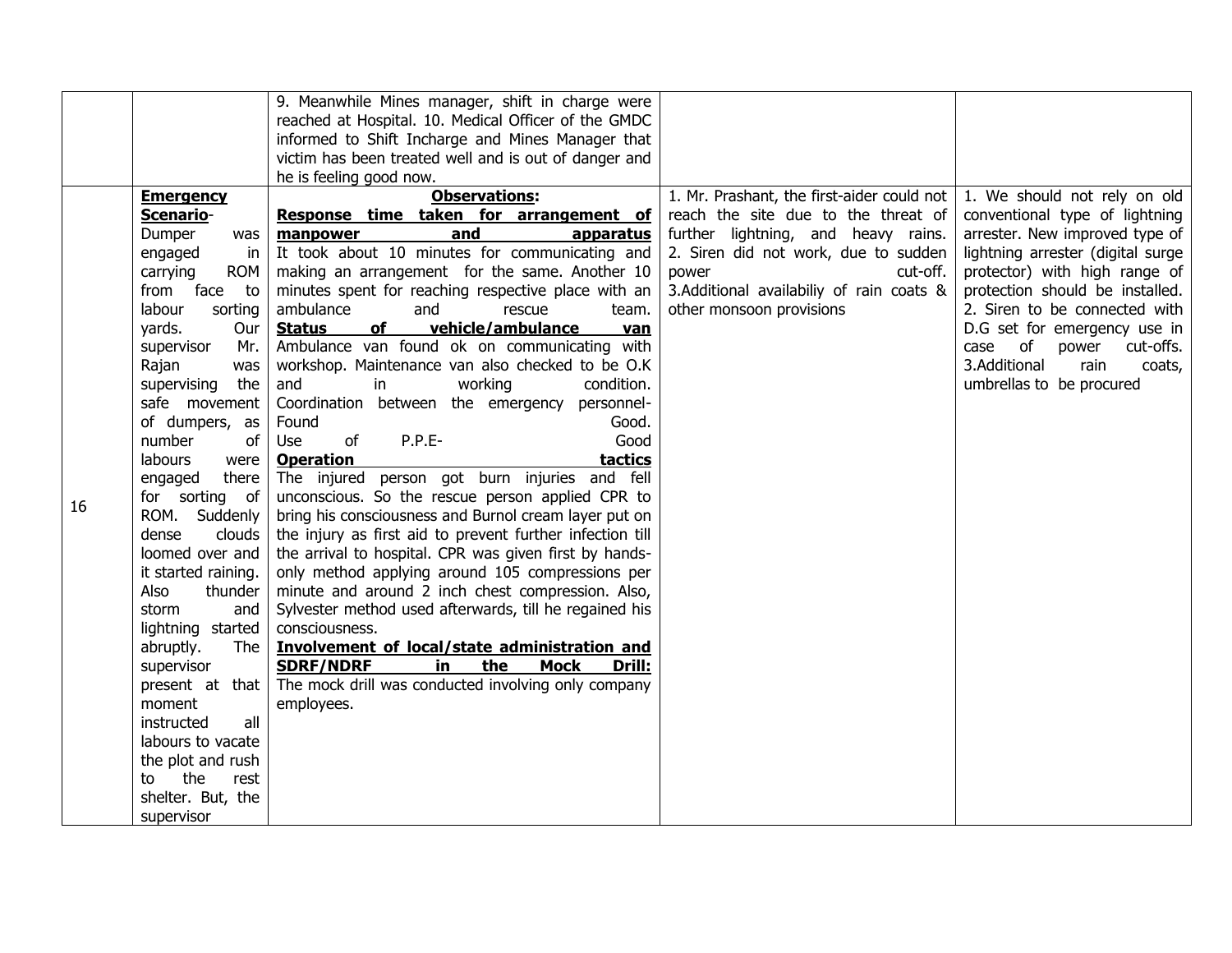|    | himself<br>got<br>struck<br>by<br>and<br>lightening<br>got burn injuries<br>and<br>unconsciousness.                                                                                                               |                                                                                                                                                                                                                                                                                                                                                                                                                                                                                                                                                                                                                                                                                                                                                        |                                                                                                                                                         |                                                                                                                                                                      |
|----|-------------------------------------------------------------------------------------------------------------------------------------------------------------------------------------------------------------------|--------------------------------------------------------------------------------------------------------------------------------------------------------------------------------------------------------------------------------------------------------------------------------------------------------------------------------------------------------------------------------------------------------------------------------------------------------------------------------------------------------------------------------------------------------------------------------------------------------------------------------------------------------------------------------------------------------------------------------------------------------|---------------------------------------------------------------------------------------------------------------------------------------------------------|----------------------------------------------------------------------------------------------------------------------------------------------------------------------|
| 17 | A mock drill was<br>conducted about<br>dumpers head-<br>on collision on<br>Mines main haul<br>road<br>and<br>consequently fire<br>in dumpers and<br>severe injuries to<br>of<br>one<br>the<br>dumper<br>operator. | After head-on collision of two dumpers, one dumper<br>operator got down from dumper and tried to<br>extinguish the fire in the other dumper. As the fire<br>was severe and not able to get controlled with fire<br>extinguisher, he called Assistant Manager Mines. On<br>information from Assistant Manager to Emergency<br>team, rescue team and firefighting team with fire<br>tender rushed to site to extinguish the fire and<br>recovered the injured person from Dumper cabin. In<br>between, the ambulance with doctor as well as First<br>aid persons reached at site, rendered from First Aid<br>and<br>shifted<br>to<br>Hospital.<br>Normal Response time-10 Minutes                                                                        | 1. Ambulance parked on the centre of<br>the<br>road.<br>2. Area not barricaded properly.                                                                | Parking to be done considering<br>safe movement<br>of<br>other<br>vehicles.<br>Refresher<br>Training<br>on<br>responsibilities<br>employees<br>during emergency      |
| 18 | Tippers Tail end<br>collision on Haul<br>Road<br>&<br>subsequent fire<br>in Tipper.                                                                                                                               | While one tipper was trying to overtake another<br>tipper, tail end collision of two tipper occurred. Due to<br>collision fire occurred cabin of rear side tipper. One<br>tipper operator got down from tipper and tried to<br>extinguish the fire with help of portable fire<br>extinguisher in the other tipper. As the fire outbreak<br>was severe he called Assistant Manager Mines and he<br>informed to Emergency control room and also Mines<br>Manager and also Emergency siren was raised for<br>alerting the persons in the Mines and Office. Fire<br>tender reached at site and Fire being extinguished by<br>fire tender. The area was cordoned and safely fire<br>was totally extinguished. An emergency gathering<br>being done at site. | barricaded<br>Area<br>not<br>1.<br>during<br>2. One of the Fire extinguisher operated<br>by Tipper operator but Extinguisher was<br>found little empty. | Proper checking of extinguisher<br>needs<br>to<br>done.<br>be<br>Refresher<br>Training<br>of<br>for<br>their<br>employees<br>responsibilities<br>during<br>emergency |
| 19 | Mock<br>drill<br>on<br>due<br>injury<br>to<br>blasting fly rock.                                                                                                                                                  | 1. At around 01:30 PM: Blast firing was done and<br>immediately after firing one of mining mate who was<br>deployed for installation of minimate for vibration<br>reading near the HEMM workshop area (Victim for<br>Mock drill) came out of blasting shelter and got<br>injured on his left hand due to hit of fly rock.                                                                                                                                                                                                                                                                                                                                                                                                                              | The victim came out of shelter<br>immediately after firing.                                                                                             | Refresher training to blasting<br>and mining team on taking<br>shelter during the blasting.                                                                          |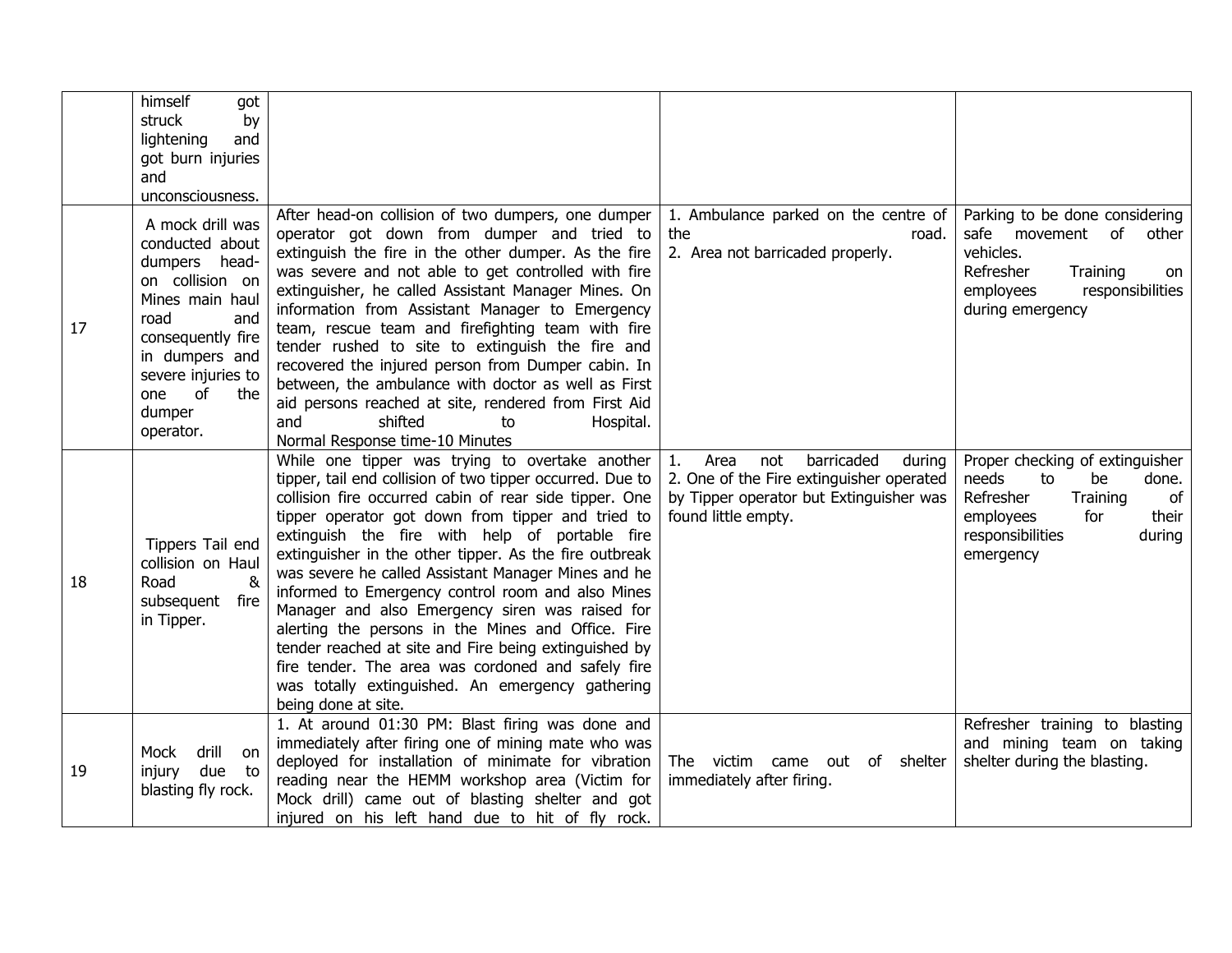|    |                   | 2. Dr. Reached the incident location along with the<br>Ambulance and took over the situation. He assessed |                                        |                                 |
|----|-------------------|-----------------------------------------------------------------------------------------------------------|----------------------------------------|---------------------------------|
|    |                   | the scene safety and confirmed. Taken short history                                                       |                                        |                                 |
|    |                   | from the first responder, he learned that the victim is                                                   |                                        |                                 |
|    |                   | having left hand injury, where First Aid has already                                                      |                                        |                                 |
|    |                   | the<br>First<br>been<br>given<br>by<br>Aider.                                                             |                                        |                                 |
|    |                   | 3. Dr. decided to shift the victim to the Company's                                                       |                                        |                                 |
|    |                   | Trauma care centre for further examination after                                                          |                                        |                                 |
|    |                   | discussion being done with the Mines Manager.                                                             |                                        |                                 |
|    |                   | 4. On reaching Trauma Care Centre a thorough                                                              |                                        |                                 |
|    |                   | examination was carried out and provisionally                                                             |                                        |                                 |
|    |                   | diagnosed to have left hand injury. Dr. stabilized the                                                    |                                        |                                 |
|    |                   | condition of the victim & administered necessary<br>treatment and decided to keep the victim in trauma    |                                        |                                 |
|    |                   | center.<br>care                                                                                           |                                        |                                 |
|    |                   | 5. At 2:30 pm, The Mock Drill concluded and informed                                                      |                                        |                                 |
|    |                   | Mine Agent and Mine Manager accordingly.                                                                  |                                        |                                 |
|    |                   | Mock<br>Situation:-<br>1.                                                                                 | 1) Mining Team reached at the location | 1. Fire extinguisher deployment |
|    |                   | At about 1618hrs , SG Sashikanta Sahoo noticed that                                                       | late.<br>2) Fire                       | to be ensured at working site.  |
|    |                   | fire caught in 02 DA gas cylinder during welding time.                                                    | extinguisher not deployed by MDO       | 2. Awareness on Emergency       |
|    |                   | 2.<br>Action<br>Control<br>Room:<br>By                                                                    | Paertner<br>working<br>at<br>site.     | procedure<br>response<br>to     |
|    |                   | Information<br>shared<br>whom/when:-<br>by<br>a.                                                          | 3) Awareness required on procedure of  | workman.                        |
|    |                   | Sashikanta Sahoo, Security Guard (SIS) informed                                                           | evacuation to assembly point.          |                                 |
|    |                   | control room at 1618hrs.b. Response Initiated -                                                           |                                        |                                 |
|    |                   | Communicated to whom/when Communicated to                                                                 |                                        |                                 |
|    | Fire caught in DA | security shift incharge with QRT- 1619hrs, Deputy<br>Manager Maintaince-1618hrs, ADM Security- 1620hrs,   |                                        |                                 |
|    | cylinder<br>gas   | Manager Security-1620hrs,<br>Dispensary (TSML)-                                                           |                                        |                                 |
| 20 | welding<br>during | 1622hrs and Shift Incharge TSML-1621hrs.<br>3.                                                            |                                        |                                 |
|    | time              | Emergency Team- Security Shift Incharge, QRT, Fire                                                        |                                        |                                 |
|    |                   | Team, Ambulance Service and TSML Mining Shift In-                                                         |                                        |                                 |
|    |                   | Charge<br>a.                                                                                              |                                        |                                 |
|    |                   | Time<br>05<br>Response<br><b>Minutes</b>                                                                  |                                        |                                 |
|    |                   | QRT- 1620hrs, Shift In-Charge - 1623, Ambulance-                                                          |                                        |                                 |
|    |                   | 1627hrs, TSML Mining Shift Incharge - 1645hrs,                                                            |                                        |                                 |
|    |                   | b. Action initiated How/When:-The security shift                                                          |                                        |                                 |
|    |                   | incharge along with QRT reached at the site, the                                                          |                                        |                                 |
|    |                   | incident site was barricated by auxiliary fire team and                                                   |                                        |                                 |
|    |                   | workmen. Evacuated 04 persons vendor worker                                                               |                                        |                                 |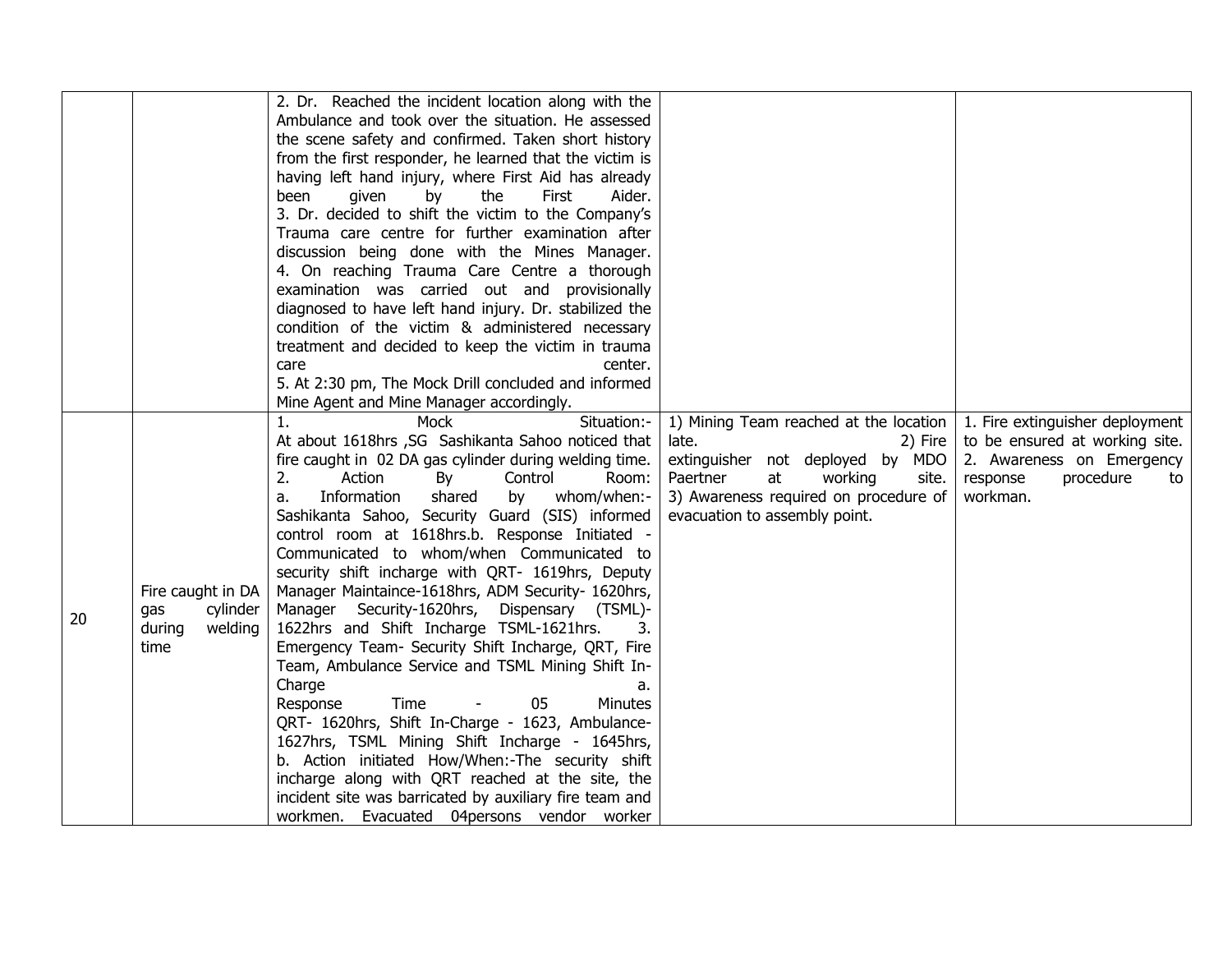|    |                | (Nayak Enterprises), then fire team extinguished the     |                                          |  |
|----|----------------|----------------------------------------------------------|------------------------------------------|--|
|    |                | fire using fire extinguisher and fire was under control. |                                          |  |
|    |                | 4. Incident Duration: Total duration of Mock Drill-      |                                          |  |
|    |                | 27minutes<br>5. Observation details                      |                                          |  |
|    |                | Good team work observed throughout execution of          |                                          |  |
|    |                | the mock drill. Workers working at the location          |                                          |  |
|    |                | evacuated properly and sent to assembly point.           |                                          |  |
|    |                | Rescue team reached the site of accident 132mRL          | 1. Electrical engineer of Mahagiri Mines |  |
|    |                | B2S2 Drilling Drive. Check the area for ventilation,     | & one key member from Mechanical         |  |
|    |                | loose & obstruction.<br>Two members cleared the          | dept delay in reaching due to lack of    |  |
|    |                | approach. The rescue team check the worker for any       | vehicle.<br>2. The                       |  |
|    |                | unconsciousness & body injury. Found injury on right     | siren blowing was delayed due to         |  |
|    |                | hand elbow & toe of right leg. Loosen his dress &        | communication error.                     |  |
|    |                | safety items. Immediately Shifted the victim to a        |                                          |  |
|    |                | fresh air base & given him first aid. After that the     |                                          |  |
|    |                | victim was sifted to surface with the help of steel      |                                          |  |
|    |                | stretcher. The injured person was carried with a         |                                          |  |
| 21 | Fall of Ground | stretcher to Ambulance and shifted to company            |                                          |  |
|    |                | dispensary immediately. Doctor attended the person       |                                          |  |
|    |                | and give him treatment. After the emergency cleared,     |                                          |  |
|    |                | clearance<br>normal<br>giving<br>to<br>work.             |                                          |  |
|    |                | Observation:- 1. The the incident was informed to        |                                          |  |
|    |                | Mines manager immediately. 2. Communicating to all       |                                          |  |
|    |                | key personnel & reporting at emergency control room.     |                                          |  |
|    |                | 3. Declared Emergency by whistle blowing by Security     |                                          |  |
|    |                | at Decline Entrance.<br>4. Without loss of time          |                                          |  |
|    |                | Rescue operation was completed satisfactorily.           |                                          |  |
|    |                | 1. On 30.08.2021, at about 11.00 am a fire broke out     | (1) Demo of electrical fire extinguisher |  |
|    |                | Administrative<br>Building.<br>near                      | I.e. dry chemical powder should be       |  |
|    |                | 2. The security guard communicate to the emergency       | given<br>(2) Demo of Foam                |  |
|    |                | control room(main gate) about the incident.              | type, CO 2type extinguisher should be    |  |
|    |                | 3. The fire tender and first aid ambulance reached the   | (3) Positioning of the fire<br>given     |  |
|    | Fire<br>near   | 4. The fire tender put off the<br>site.                  | extinguisher was against the wide        |  |
| 22 | Administrative | fire kept for mockdrill near to crusher area. 5. First   | direction.                               |  |
|    | <b>Bulding</b> | reached<br>Aid<br>Ambulance<br>site<br>time.<br>in.      |                                          |  |
|    |                | 6. The area of incident was properly cordoned off. 7.    |                                          |  |
|    |                | The electrical circuit was cut off from MCC. 8.          |                                          |  |
|    |                | Available fire extinguishers near the building were      |                                          |  |
|    |                | also used for put off the fire.                          |                                          |  |
|    |                |                                                          |                                          |  |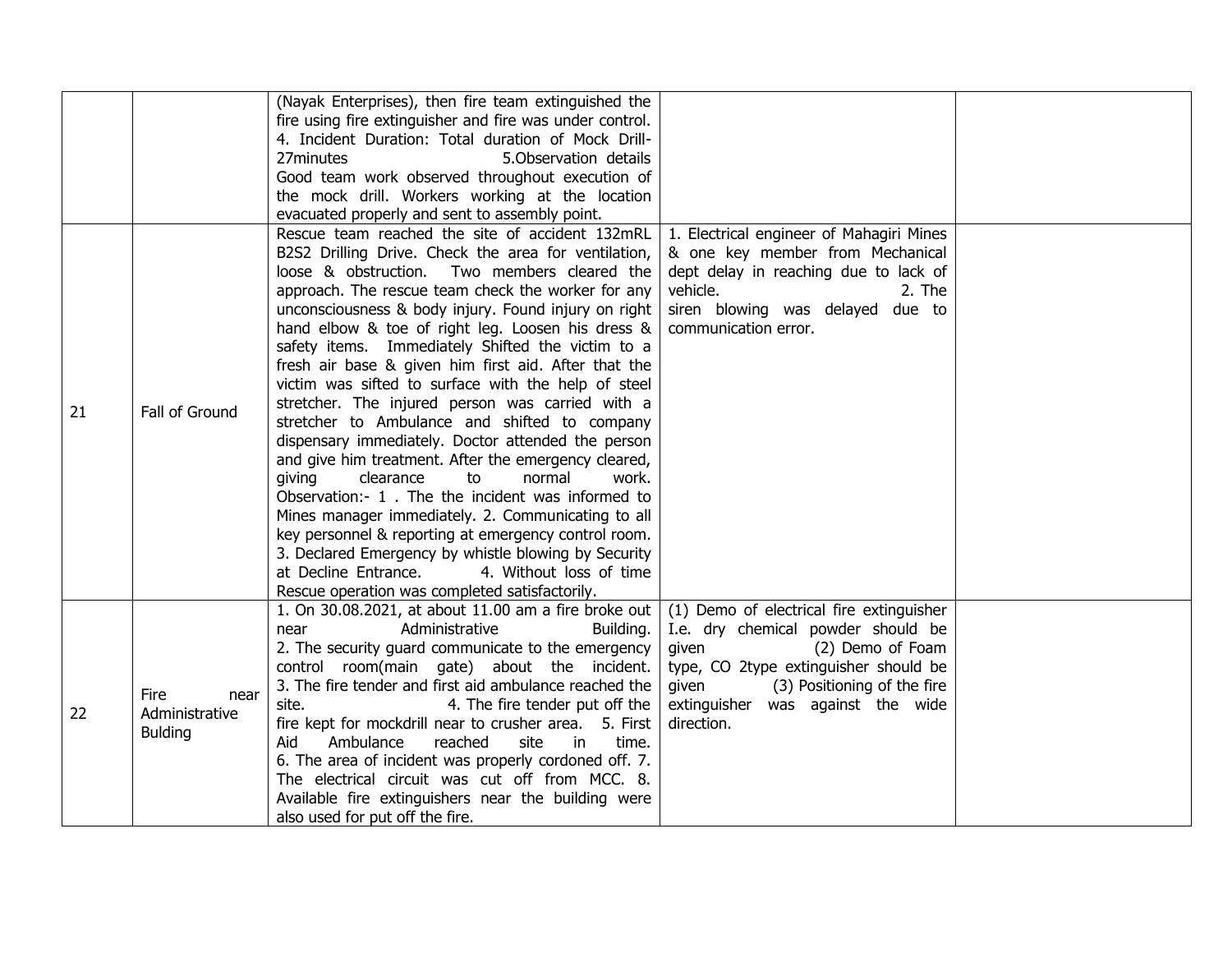| 23 | Collapse<br>of<br>Structure                                             | Alarm was raised in time. (10:45<br>1.<br>am)<br>2.<br>Emergency<br>response was met in<br>time<br>reached<br>10:58<br>First-aid<br>at<br>team<br>am<br>Injured person was rescued at 11:00 am<br>First-aid<br>11:15am<br>completed<br>at<br>Ambulance Reached on site at 11:12am<br>Patient reported at KBR-MBR general Hospital at<br>11:20<br>am<br>3. Demonstration of First-aid and Rescue and Talk on<br>Dos<br>Don'ts<br>during<br>such<br>situations<br>and<br>4. The mock drill was conducted and completed<br>smoothly<br>at<br>12:25 pm                                                                                                                                                                                                                                                                              | 1. Lack of General awareness amongst<br>employees to act during emergency<br>situation and how to rescue persons<br>with injury from a collapsed structure.<br>2.<br>More<br>focus<br>on<br>emergency<br>preparedness by the way of regular field<br>interactions<br>and<br>classroom room<br>trainings.                                                                                                                                                                                                                          | Immediate field talk and<br>1.<br>demonstration<br>of<br>rescue<br>process of persons with injury<br>and trapped in the collapsed<br>structure.<br>2. Dos and don'ts during such<br>situations,<br>method<br>of<br>evacuation and Handling the<br>injured person and Preliminary<br>first<br>aid.<br>3. Workshop at site on 20-09-<br>2021 for mock drill participants<br>regarding the above mentioned<br>points<br>and<br>emergency<br>preparedness. |
|----|-------------------------------------------------------------------------|---------------------------------------------------------------------------------------------------------------------------------------------------------------------------------------------------------------------------------------------------------------------------------------------------------------------------------------------------------------------------------------------------------------------------------------------------------------------------------------------------------------------------------------------------------------------------------------------------------------------------------------------------------------------------------------------------------------------------------------------------------------------------------------------------------------------------------|-----------------------------------------------------------------------------------------------------------------------------------------------------------------------------------------------------------------------------------------------------------------------------------------------------------------------------------------------------------------------------------------------------------------------------------------------------------------------------------------------------------------------------------|--------------------------------------------------------------------------------------------------------------------------------------------------------------------------------------------------------------------------------------------------------------------------------------------------------------------------------------------------------------------------------------------------------------------------------------------------------|
| 24 | Fire<br>while<br>handling<br>and<br>storage<br>of oil<br>and lubricants | Brief Write-up on observations made during the Mock<br>Drill: While fuel handling was carried on at the HSD<br>Pump of M/s KCCL, Mine Raising & Transporting<br>Contractor, it was observed that cotton waste placed<br>in a container caught fire. The Site Supervisor<br>arranged to divert the workers to the pre-designated<br>Emergency Assembly Point and informed all<br>concerned for emergency help. Fire Fighters rushed to<br>the site for quenching the fire with portable fire<br>extinguishers. Qualified First aider inspected the site<br>for rendering first-aid to injured, if any.<br>The<br>concerned workers were given safety instructions<br>regarding preparedness activities to be followed up<br>against reoccurrence of such type of incidence in their<br>work<br>area.<br>Response time: 3 minutes | Shortcomings observed: (a) Waste<br>cottons generated during fuel handling<br>etc were not regularly disposed of in<br>appropriate area and heaped inside the<br><b>HSD</b><br>pump<br>premises<br>(b) One Fire Extinguisher was kept on<br>Fire Stand without discharge hose pipe<br>(a) Waste cottons generated during fuel<br>handling etc were not regularly<br>disposed of in appropriate area and<br>heaped inside the HSD pump premises<br>(b) One Fire Extinguisher was kept on<br>Fire Stand without discharge hose pipe | a. Waste cottons are to be<br>disposed of at regular intervals<br>to an<br>appropriate<br>area<br>b. Fire Extinguishers are to be<br>checked at regular intervals                                                                                                                                                                                                                                                                                      |
| 25 | Fall of<br>person<br>from the Dumper                                    | On dt.16.09.2021 at around 3.30 pm it was reported<br>by one of the staff of M/s NSIPL at waste dump that<br>one operator of a dumper fell while getting down from<br>the dumper and got injury in his right hand. Sri Alok<br>Mohapatra Foreman along with other staff of M/s<br>NSIPL rushed to the spot and took the injured person<br>in the shift vehicle and brought to the First-Aid<br>Station. First-aiders were prompt in providing first-aid                                                                                                                                                                                                                                                                                                                                                                         | i) First-Aid box was not containing the<br>prescribed<br>items.<br>Ii) Ambulance siren was not blown.<br>Iii) Lack of knowledge of First-Aid<br>observed among the staff.                                                                                                                                                                                                                                                                                                                                                         | I) Prescribed items should be<br>kept in the First-Aid box and at<br>location.<br>proper<br>II) Ambulance driver is to be<br>instructed to blow siren while<br>reaching to the spot for clear<br>passage.<br>III) First-aid training to be                                                                                                                                                                                                             |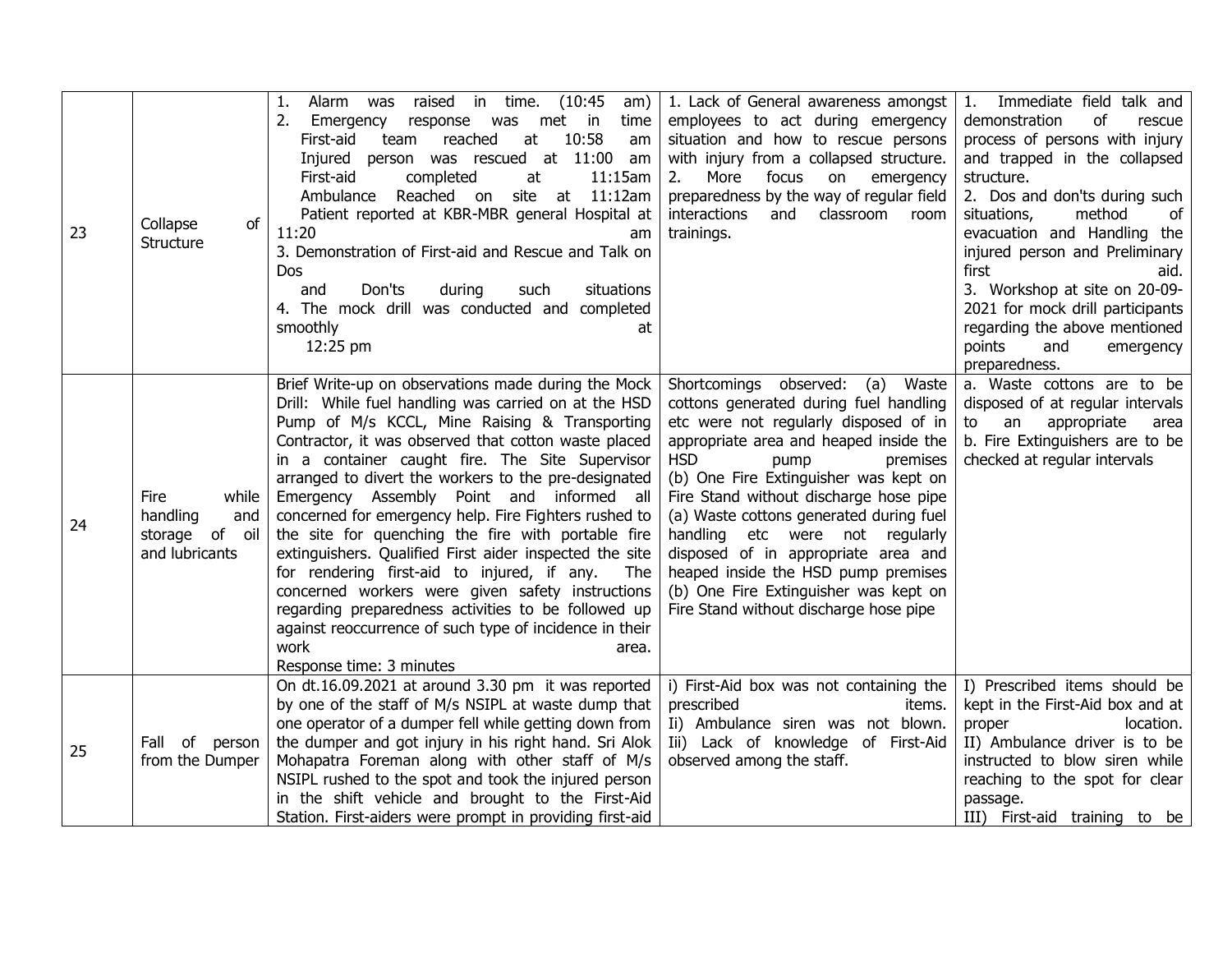|    |                                      | to the victim. Ambulance also arrived in quickest<br>possible time (15 minutes) from the Hospital. Mine<br>Manager and Safety Officer reached the site and                                                                                                                                                                                                                                                                                                                                                                                                                                                                                                                                                  |                                                                                                                                                                                                                      | imparted to employees.                                                                                                                                                                                                                                                        |
|----|--------------------------------------|-------------------------------------------------------------------------------------------------------------------------------------------------------------------------------------------------------------------------------------------------------------------------------------------------------------------------------------------------------------------------------------------------------------------------------------------------------------------------------------------------------------------------------------------------------------------------------------------------------------------------------------------------------------------------------------------------------------|----------------------------------------------------------------------------------------------------------------------------------------------------------------------------------------------------------------------|-------------------------------------------------------------------------------------------------------------------------------------------------------------------------------------------------------------------------------------------------------------------------------|
|    |                                      | enquired about the incident and gave necessary<br>instructions.                                                                                                                                                                                                                                                                                                                                                                                                                                                                                                                                                                                                                                             |                                                                                                                                                                                                                      |                                                                                                                                                                                                                                                                               |
| 26 | Local fire near oil<br>storage Shed. | a Communication in the area by Fire Alarm/ Siren /<br>Public Address System. Yes Siren given for<br>communication.<br>b Availability of Emergency Plan indicating actions to<br>telephone<br>numbers,<br>taken,<br>emergency<br>be<br>departmental team members. Yes Found to be<br>updated<br>and<br>used.<br>c Availability of Assembly Point. Yes Available<br>d Confirmation of usage of Assembly Point. Yes Used.<br>e Use of Fire Extinguishers, Fire extinguisher used.<br>f Cordoning off the area undertaken, if required.<br>Cordoning<br>done.<br>g Testing of Workability of safety devices and<br>equipment such as Fire Extinguisher, Hydrant, alarms,<br>emergency lighting, etc. Available. | 1. Only one no. CO2 and one DCP type<br>fire extinguisher available at site.<br>2. The person handling the<br>fire<br>extinguisher<br>didn't<br>handle<br>it<br>comfortably.                                         | number of fire<br>More<br>1.<br>extinguishers to be kept at site<br>to deal with fire emergency.<br>2. Fire training to be imparted<br>to maintenance staff.                                                                                                                  |
| 27 | Fire in crusher<br>plant             | Communication in the area by Fire Alarm/ Siren /<br>Public Address System was ensured by Mines<br>foreman/Shift In charge. Emergency Plan indicating<br>actions to be taken, emergency telephone numbers,<br>departmental team members was found to be<br>updated and used. The assembly point was available<br>and was used. The area was properly cordoned and<br>fire extinguisher was used. The ERT participation was<br>satisfactory as per ERP. Response time : Mine<br>Manager - 4 min, safety officer 7 min, security 6 min,<br>fire fighting team-25 min, ambulance 15 min                                                                                                                         | 1. Less number of Fire Extinguishers at<br>site. 2. The camper driver for loading<br>fire fighting equipments was new and<br>did not had idea where to report.                                                       | More number of fire<br>1.<br>extinguishers to be kept ready<br>at site.<br>2. The driver of that vehicle to<br>be fixed and if he is on leave<br>then the driver in place of him<br>should be briefed regarding<br>ERP.                                                       |
| 28 | Dumper Accident                      | The area was immediately evacuated and barricaded<br>by Mines Foreman at site. The incident was reported<br>to the Shift In-charge. Communication in the area<br>using Siren/Public Address System was ensured by<br>Shift Incharge/Mines Foreman. Communication to<br>Mines Manger, Safety officer, Medical team and other<br>departmental teams constituted for the purpose as<br>per EMP was ensured by Shift Incharge. Meanwhile,                                                                                                                                                                                                                                                                       | Displayed<br>emergency<br>telephone<br>$1 -$<br>numbers were not properly visible.<br>2- Fire extinguisher at site was found to<br>be<br>less.<br>3. Siren was blown for a shorter period<br>of time as per the EMP. | 1- A new board of emergency<br>telephone no. to be displayed.<br>2 - The font size along with the<br>design to be standardized of all<br>informatory<br>boards<br>across<br>Mines.<br>$\overline{3}$<br>$\sim$<br>More<br>of<br>fire<br>no.<br>extinguishers<br>to<br>be made |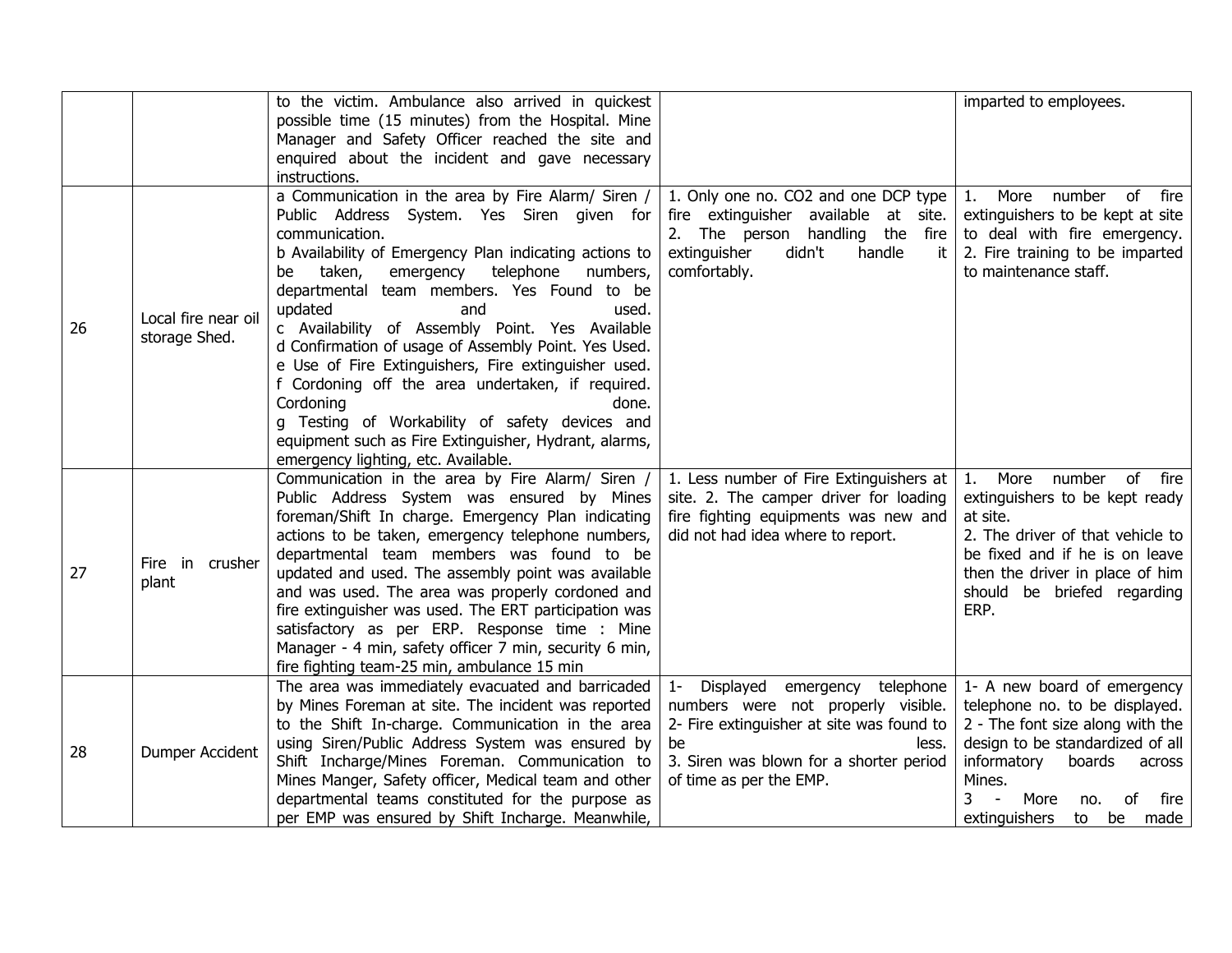|    |                  | Mines foreman at site cleared the approach roads to                        |                                           | available at site along with       |
|----|------------------|----------------------------------------------------------------------------|-------------------------------------------|------------------------------------|
|    |                  | the incident site. Emergency telephone numbers                             |                                           | demarcation.<br>proper             |
|    |                  | displayed was found to be used. Assembly point at                          |                                           | 4. Siren shall be blown for        |
|    |                  | site was found to be used. Contractor's ERT team                           |                                           | longer period as per EMP.          |
|    |                  | participation was found to be good. They coordinated                       |                                           |                                    |
|    |                  | well with the departmental ERT team and the                                |                                           |                                    |
|    |                  | situation was brought under control in anticipated                         |                                           |                                    |
|    |                  | target<br>time.                                                            |                                           |                                    |
|    |                  | <b>RESPONSE</b><br>TIME:                                                   |                                           |                                    |
|    |                  | 1- First Aider arrived on the spot with 03                                 |                                           |                                    |
|    |                  | members=02mins.                                                            |                                           |                                    |
|    |                  | Mines<br>Manager<br>10<br>2<br>mins.                                       |                                           |                                    |
|    |                  | Ambulance arrived at the spot= 05<br>mins.                                 |                                           |                                    |
|    |                  | Mechanical Inspection Team - 10<br>4<br>mins.<br>$\sim$                    |                                           |                                    |
|    |                  | $5-$<br>Area<br>Evacuated<br>$in=05$<br>min.                               |                                           |                                    |
|    |                  | 6- Search team completed the search of area in= 12                         |                                           |                                    |
|    |                  | mins.                                                                      |                                           |                                    |
|    |                  | In the beginning workmen were given briefing on fire                       | Vehicle for conveyance reached lately     | Vehicle<br>management<br>team      |
|    |                  | fighting and practiced how to use fire extinguishers in                    | and safety/supporting team reached to     | needs to give priority to          |
|    |                  | field.                                                                     | the spot lately.                          | maintain separate vehicle in       |
|    |                  |                                                                            |                                           | case of emergency situations.      |
|    |                  | At about 12.30 p.m. dumper no. 37 came to dumper                           |                                           |                                    |
|    |                  | parking yard and parked. The operator Mr Biraj                             |                                           |                                    |
|    |                  | Kerketa observed some smoke with burning smell                             |                                           |                                    |
|    |                  | from engine side. Immediately he got down from                             |                                           |                                    |
|    |                  | cabin and observed fire in engine. He immediately                          |                                           |                                    |
| 29 | Fire fighting    | collected the fire extinguisher (ABC type) fitted at its                   |                                           |                                    |
|    |                  | front portion and extinguished the fire. Then informed                     |                                           |                                    |
|    |                  | to shift in charge and safety officer. After 5 min                         |                                           |                                    |
|    |                  | safety/rescue team reached the dumper parking yard                         |                                           |                                    |
|    |                  | and extinguished at other areas not to spread fire                         |                                           |                                    |
|    |                  | further. Mock drill completed successfully. Time taken                     |                                           |                                    |
|    |                  | mock<br>drill<br>is<br>16<br>for<br>min.                                   |                                           |                                    |
|    |                  | Cause of fire: The oil hose pipe was damaged and oil                       |                                           |                                    |
|    |                  | sprinkled on engine and caught fire.                                       |                                           |                                    |
|    | Fall From Height | Observations made<br>the<br>Mock<br>Drill:-<br>during                      | It took more time to raise the alarm at   | Alarm to be installed at various   |
| 30 |                  | (Fall from height   a. Time of Raising The Alarm:-3min 35 sec.             | plant because there was no alarm          | vital locations so that in case of |
|    |                  | at mini plant/one $\vert$ b. Time of Telephone to HOD/Safety officer/Mines |                                           |                                    |
|    |                  |                                                                            | installed at mini plant. So the person at | any emergency situation it         |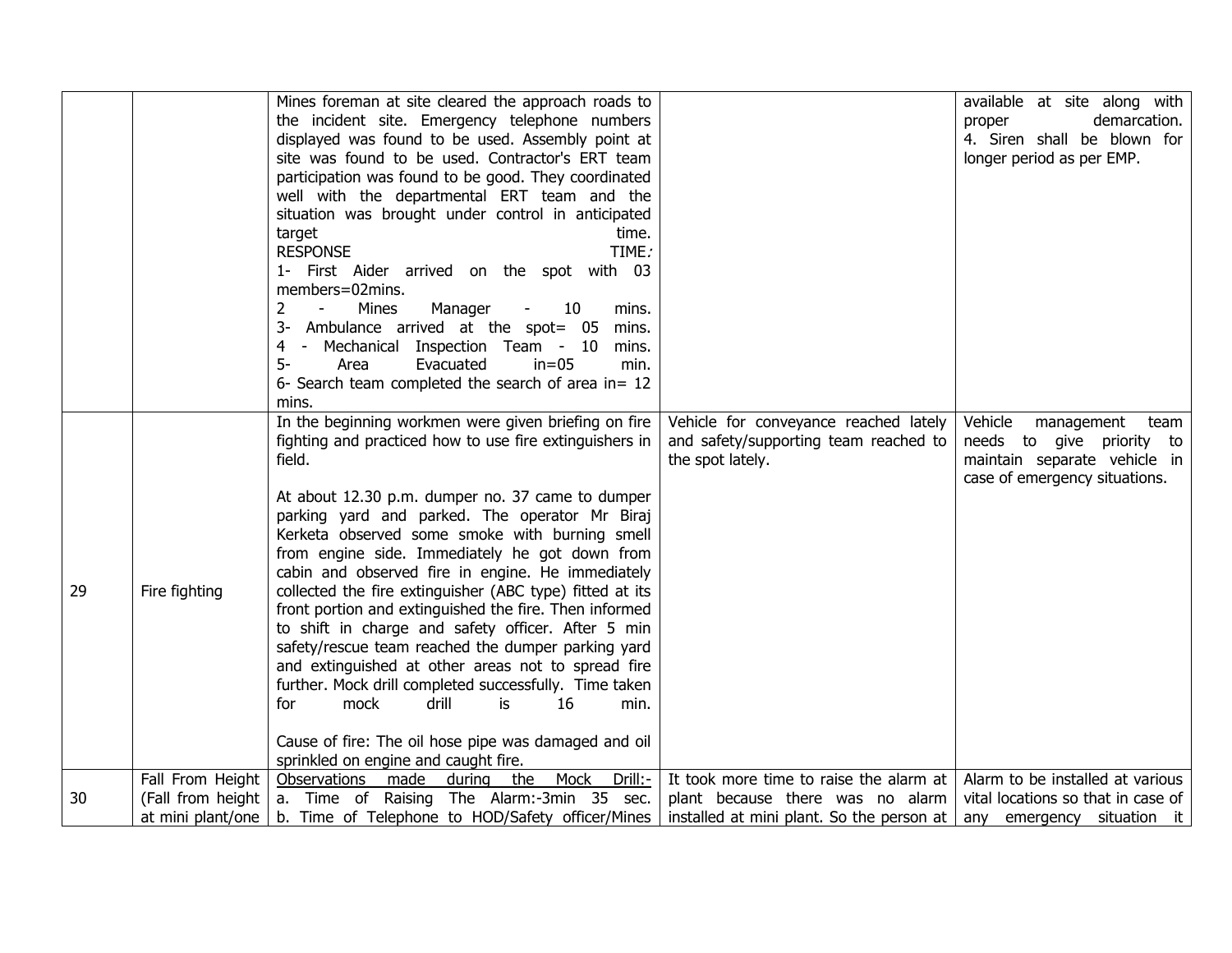|    | section of the<br>crushing plant) | Manager: -03min<br>42sec<br>c. Time of Telephone to Quick Response Team:-40sec<br>Time of Telephone to Rescue Team:-39sec<br>Time of Telephone to Ambulance:-53sec<br>e.<br>f. Time of Action Started for Rescue Operation: - 04min<br>37sec<br>g. Time of Arrival of Quick Response Team:-05min                                                                                                                                                                                                                                                                                              | the site had to intimate the plant control<br>room to raise the alarm.                                                                                                                                                                                                                                                                                                         | could be raised immediately.<br>Survey to be done by Safety &<br>Electrical department to find<br>out the vital locations at mine,<br>workshop, plant and logistic<br>area for the installation of<br>alarms                                                                           |
|----|-----------------------------------|-----------------------------------------------------------------------------------------------------------------------------------------------------------------------------------------------------------------------------------------------------------------------------------------------------------------------------------------------------------------------------------------------------------------------------------------------------------------------------------------------------------------------------------------------------------------------------------------------|--------------------------------------------------------------------------------------------------------------------------------------------------------------------------------------------------------------------------------------------------------------------------------------------------------------------------------------------------------------------------------|----------------------------------------------------------------------------------------------------------------------------------------------------------------------------------------------------------------------------------------------------------------------------------------|
|    |                                   | 14sec<br>h. Time of Arrival of Rescue Team:-04min 42sec<br>Time of Arrival of Ambulance:-05min 19sec<br>Time of Completion of Mock Drill:21min                                                                                                                                                                                                                                                                                                                                                                                                                                                |                                                                                                                                                                                                                                                                                                                                                                                |                                                                                                                                                                                                                                                                                        |
| 31 | Fall of person<br>from height     | While a helper cleaning the wall of store standing up<br>on a shelve, he fell down on loosing balance. He was<br>injured but had not lost consciousness. It was noticed<br>that the helper was not under the influence of alcohol.<br>Total response time was 4 Minutes till sending to<br>hospital.                                                                                                                                                                                                                                                                                          | 1. Not alert while working.<br>2. Not using safety belt while working at<br>height. 3. Not using proper appliances<br>(ladder etc.) for climbing.                                                                                                                                                                                                                              | 1. Working at height to be<br>dene as per the SOP.<br>2. Slogan for use of safety belt<br>while working at height to be<br>made and displayed.<br>3. Special training class to be<br>imparted to make aware of<br>SOP.<br>4. Never use shelve to climb up<br>but to use proper ladder. |
| 32 | fall from height                  | 1. The mock drill was carried out at 11.28 AM at<br>workshop- Start 2. At around 11.35 AM the<br>ambulance arrived at the spot with the first-aid team-<br>7 minutes 3. At around 11.36 AM officials like the<br>Mines manager, the Production in-charge along with<br>safety officer reached the spot- 8 minutes 4. The<br>mechanic was rescued and shifted immediately to the<br>first-aid station for the further treatment by 11.37AM-<br>9 minutes. 5. Ambulance reached the Dispensary at<br>time 11.43 AM- 15 minutes. 6. Situation under Control<br>declared on 11.45 AM- 17 minutes. | 1) The incident happened due to the<br>tools in mechanic's hand while climbing<br>up the dumper ladder. The tools made<br>the grip of hand weaker<br>and<br>subsequently the three-point contact<br>was not strong enough to move forward<br>2) The mechanic did not use the<br>existing step ladder at workshop while<br>climbing up the dumper due to his over<br>confidence | 1. Awareness is to be increased<br>among mechanics, engineers<br>and in-charges regarding the<br>use of step ladders while<br>climbing up the equipment<br>2.SOP to be followed, specially<br>three points contacts to be<br>ensured while moving up.                                  |
| 33 | Belt conveyors                    | 1. Time taken by the plant supervisor to inform the<br>incident to plant I/C .- 1 minutes, 2. Time taken by the<br>plant supervisor to inform the incident to the DOE.- 4<br>minutes. 3. Time taken by the Plant I/C to reach at<br>the spot.- 5 minutes. 4. Time taken by DOE to reach<br>the spot. - 5 minutes 5. Time taken by the plant I/C to                                                                                                                                                                                                                                            | 1. Due to network issue, there was a<br>delay in communicating information to<br>the<br>senior.<br>2. Due to lack of experience, employees'<br>participation in the drill was not prompt.<br>3. First-aid to injured person was not                                                                                                                                            | 1.<br>Alternate<br>of<br>source<br>communication (Walky talky) to<br>be provided at working place<br>and site administrative office.<br>2. Training on emergency<br>response plan to be given to                                                                                       |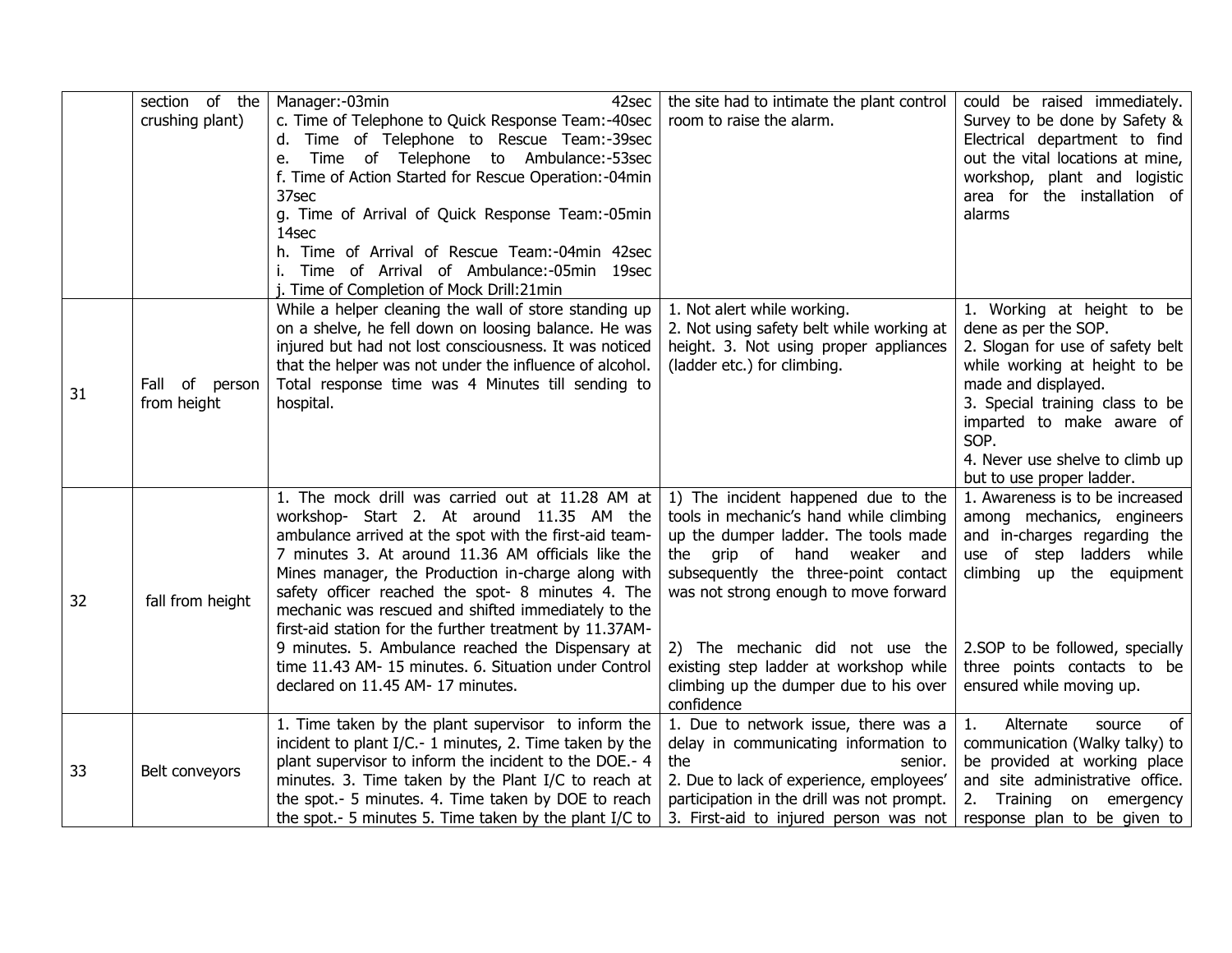|    |                           | reach at the spot.- 5 minutes. 6. Time taken by the<br>response team to reach at the spot -medical staff with<br>ambulance.- 5 minutes. 7. Time taken by the<br>response team to reach at the spot -HOD personnel.-<br>4 minutes                                                                                                                                                                                                                                                                                                                                                                                                                                                    | started adequately at the beginning.<br>4. At the start there was hue situation<br>among the employees.                                                                                                                                                                                                                  | plant employees on regular<br>basis.<br>3. Awareness program relating<br>first-aid to all plant<br>to<br>employees.<br>4. Emergency contact no to be<br>displayed at all suitable places.                                                                                                                                                                                                                                                  |
|----|---------------------------|-------------------------------------------------------------------------------------------------------------------------------------------------------------------------------------------------------------------------------------------------------------------------------------------------------------------------------------------------------------------------------------------------------------------------------------------------------------------------------------------------------------------------------------------------------------------------------------------------------------------------------------------------------------------------------------|--------------------------------------------------------------------------------------------------------------------------------------------------------------------------------------------------------------------------------------------------------------------------------------------------------------------------|--------------------------------------------------------------------------------------------------------------------------------------------------------------------------------------------------------------------------------------------------------------------------------------------------------------------------------------------------------------------------------------------------------------------------------------------|
| 34 | Truck toppling            | Mock Situation: Sri. Pradipta Mohanta was deployed<br>for shifting OB from 580 MRL to OB dump under the<br>supervision of Sri. Niranjan Dalai. After getting load,<br>the Volvo moved to unload and way down the<br>gradient. The haul road was wet and slippery after a<br>shower of rain. The Volvo tipper driver applied service<br>brake to control the speed but the tyre skid and<br>dashed against the left side berm and volvo was<br>likely to be toppled.                                                                                                                                                                                                                 | 1. The said Volvo front end both side<br>tyre was in worn out condition.<br>2. The haulage road was wet and<br>slippery condition.                                                                                                                                                                                       | Mines Manager suggested to<br>Production team to maintain<br>the haulage road properly and<br>make drainage system to avoid<br>such to keep the road free from<br>mud by using Road Grader.<br>There should no movement of<br>volvo after the rain.                                                                                                                                                                                        |
| 35 | Falling<br>from<br>Height | During cleaning of conveyor belt from height of 7 mt<br>of Mobile screen plant helper fall down due to<br>slippage on platform, although he has been weared a<br>safety belt but has not tied to fix structure                                                                                                                                                                                                                                                                                                                                                                                                                                                                      | 1-Plant operator has to be guide the<br>helper and ensure for proper use of<br>safety belt with proper instruction,<br>2-The conveyor deck should have lower<br>down before cleaning of the wire mesh<br>and<br>conveyor<br>belt,<br>3-Lack of training and awareness,<br>4-Ignorance to obey safety code of<br>practice | 1-In every course of action the<br>operator has to guide and<br>instruct<br>to<br>helper,<br>2-Surprise inspection for the<br>safety<br>observance,<br>3-Proper training to all helpers.<br>4-Implementaion and carry out<br>of SOP                                                                                                                                                                                                        |
| 36 | Fire Mock drill           | Fire broke-out at the mines workshop area at<br>10.15am, one security personnel deployed nearby<br>workshop,<br>noticed<br>the<br>fire<br>and immediately blew a whistle, then immediately<br>informed to Time office about the fire incident at<br>10.16 am, then time office raised an emergency siren<br>and informed to emergency respond teams. Then<br>peaceating team came to the spot at 10.17 am and<br>barricaded the affected area .The fire fighting team<br>arrived immediately at the spot at 10.19 am with<br>sand,<br>water<br>& fire extinguishers to controlled the fire. Then the<br>fire<br>solvage<br>team<br>came 10.21 am for separating the un-burnt usable | Oil spillages at work places<br>1)<br>2) In proper housekeeping at work<br>place.                                                                                                                                                                                                                                        | fire<br>Automatic<br>$1$ )-<br>alarm<br>systems such as smoke and<br>heat detectors are useful in<br>spotting<br>fires<br>2)-Firefighting equipment must<br>be installed at every places as<br>standard<br>guidelines.<br>per<br>Appropriate<br>number<br>of<br>personnel must be trained for<br>handling<br>Firefighting<br>equipment.<br>3)All<br>places<br>should<br>be<br>maintained with proper house<br>keeping & avoid oil spillage |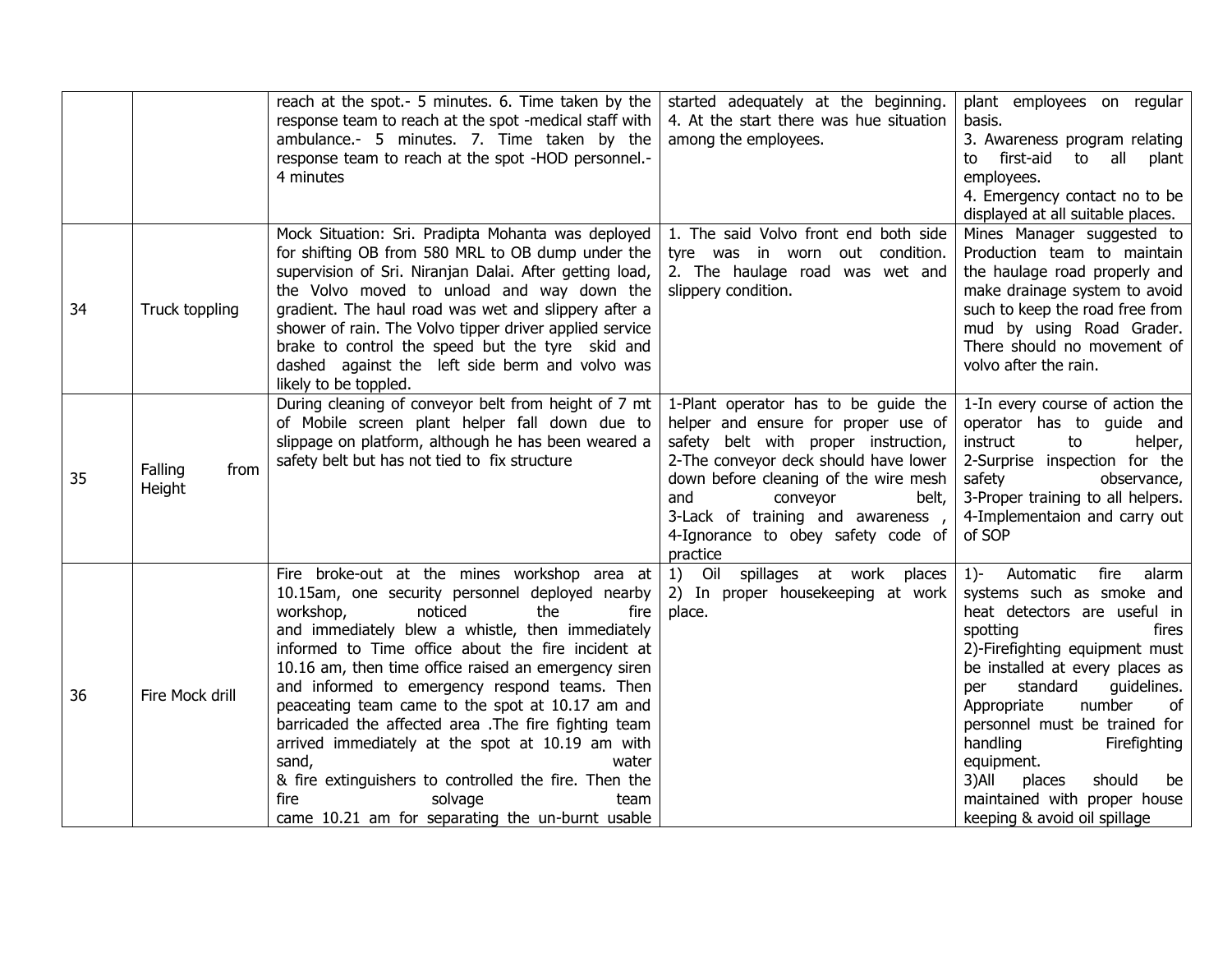|    |                                                                                                                                                                                                                   | things<br>by<br>the<br>near<br>spot.<br>During the situation one of the fire fighters injured at<br>10.22 am, then the victim was rescued and given first<br>aid<br>at<br>10.24<br>am<br>and ambulance reached at this spot at 10.27am, the<br>victim shifted to the hospital by for further treatment.<br>The total incident completed within 12 minutes.                                                                                                                                                                                                                                                                                                                                                                                                                                                                                                                                                                                                                                                                                                               |                                                                                                                                                                                                                                                                                                                                                                                                                                   |                                                                                                                                                                                                                                                                                                                                                                                                                                                                                                                                                                         |
|----|-------------------------------------------------------------------------------------------------------------------------------------------------------------------------------------------------------------------|--------------------------------------------------------------------------------------------------------------------------------------------------------------------------------------------------------------------------------------------------------------------------------------------------------------------------------------------------------------------------------------------------------------------------------------------------------------------------------------------------------------------------------------------------------------------------------------------------------------------------------------------------------------------------------------------------------------------------------------------------------------------------------------------------------------------------------------------------------------------------------------------------------------------------------------------------------------------------------------------------------------------------------------------------------------------------|-----------------------------------------------------------------------------------------------------------------------------------------------------------------------------------------------------------------------------------------------------------------------------------------------------------------------------------------------------------------------------------------------------------------------------------|-------------------------------------------------------------------------------------------------------------------------------------------------------------------------------------------------------------------------------------------------------------------------------------------------------------------------------------------------------------------------------------------------------------------------------------------------------------------------------------------------------------------------------------------------------------------------|
| 37 | Injury<br>to<br>Mechanical<br>Helper at Cutting<br>due<br>area<br>to<br>sudden sprayed<br>of<br>out<br>hot<br>hydraulic oil on<br>whlie<br>his body<br>trying to<br>stop<br>the leakage of oil<br>from the Shovel | Mock drill was conducted to rescue the Mechanical<br>Helper at Cutting area due to sudden sprayed out of<br>hot hydraulic oil on his body whlie trying to stop the<br>leakage of oil from the Shovel.<br>1. The Mining Mate standing near to the Shovel, first<br>saw the incident.<br>2. Immediately, he shouted and called the nearby<br>persons on duty for help. 3. Informed the Mines<br>Forman, Asst. Mines Manager and the First-Aid station<br>about the incident and for immediate action. 4. Within<br>a short span of time, the ambulance with the trained<br>first aider reached the incident area. 5. It is observed<br>that the shoulder and the face area of the Mechanical<br>Helper was partially burnt, coming contact with the<br>hot hydraulic oil sprayed out from the shovel. 6. The<br>rescue team shifted the injured to the First Aid station<br>and applied fist-aid treatment, then proceeds the<br>injured to the District Hospital for further treatment.<br>7. It took 35 minutes to rescue the injured during the<br>mock drill exercise. | The inspection team observed that the<br>Mechanical Helper without informing his<br>senior and without taking sufficient<br>precaution, tried to stop the leakage of<br>hydraulic oil of the shovel while the<br>shovel is in running condition. The<br>Incident caused because the engine of<br>the shovel was in running condition and<br>hydraulic oil in the shovel was<br>circulating with high pressure and<br>temperature. | The<br>Mine<br>Management<br>coordination<br>arranged<br>a<br>among all staffs.<br>meeting<br>Addressed not to attempt any<br>repair or maintenance work<br>without<br>informing<br>the<br>concerned responsible person<br>and not to carry out any type<br>of work without supervision of<br>a responsible person with all<br>precautionary measures.<br>2.<br>Adviced the mine management<br>to conduct training program to<br>educate<br>the<br>employees<br>regarding technical know how<br>about the HEMMs on regular<br>interval to avoid repeated<br>occurrence. |
| 38 | Unsafe<br>Practice<br>Electrical<br>of<br>Work.                                                                                                                                                                   | Mr. Jitendra kumar sahu, the plant electrician was<br>working at crusher panel room with Helper Mr.<br>Manohar Deogaon on followed by all safety<br>precautions and LOTO system implementation. After<br>completion of maintenance work, the power shut<br>down & LOTO system was released with proper SOP.<br>After a little interval without intimating to Dept. In-<br>Charge, Mr. J.K sahu came back to the panel room<br>with his helper for checking the leakage of body<br>current & on the time of checking the electrician got<br>shocked and fell down on the ground with<br>unconscious condition by contact with panel body with                                                                                                                                                                                                                                                                                                                                                                                                                             | Ignoring to follow of LOTO procedure<br>during Electrical work preparation. Sop<br>not followed.                                                                                                                                                                                                                                                                                                                                  | -Messages pass system (call<br>tree) to be developed for quick<br>reaction to attend any real<br>incident.<br>-Emergency response team<br>needs to reach the spot as<br>possible.<br>soon<br>as<br>-Medical<br>assistant/Doctor/Hospital<br>numbers<br>phone<br>to<br>be<br>maintained & include in the call<br>tree for earliest intimation,                                                                                                                                                                                                                           |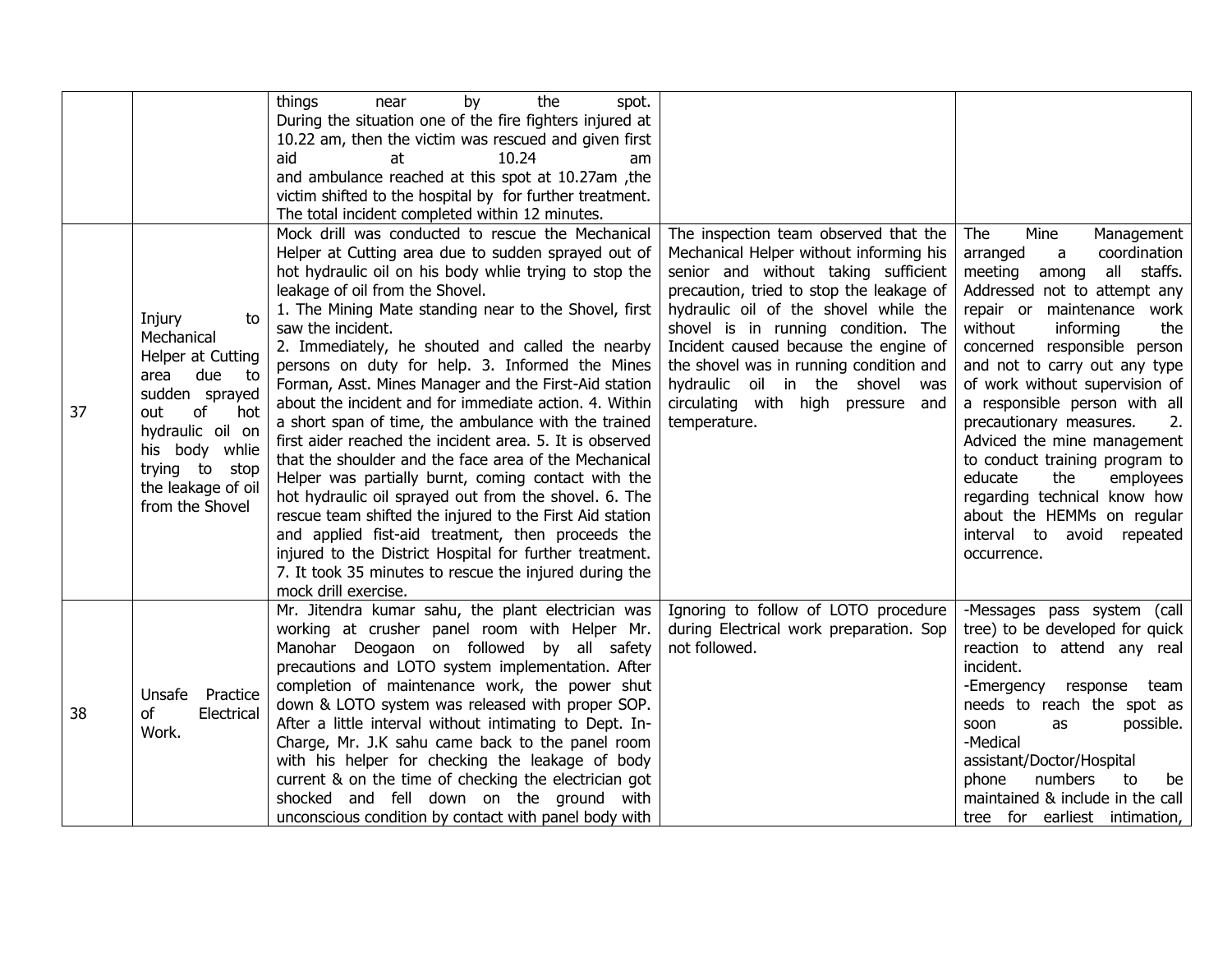|    |                                                                                                                                               | bare hand. The witness Mr. M Deogaon( Helper)<br>immediately shouted & took the shut down & he<br>called by wacky to Mr. Sarada prasad sahoo( jr.<br>Electrical engineer) for rescue the victim & within 2<br>minutes i.e. 4.18 PM Hrs, Mr. S.P sahoo reached at<br>the spot & raised an alarm and informed to the plant<br>I/C Mr. Rahemtullah Khan on followed by the call tree<br>system & further process is carried out by Emergency<br>Response Team & the victim was rescued at 4.23 PM<br>Hrs. |                                                                                                                                               | depending on the severity of<br>the case.                                                                                                                                                                                                                                                                                                                                                  |
|----|-----------------------------------------------------------------------------------------------------------------------------------------------|--------------------------------------------------------------------------------------------------------------------------------------------------------------------------------------------------------------------------------------------------------------------------------------------------------------------------------------------------------------------------------------------------------------------------------------------------------------------------------------------------------|-----------------------------------------------------------------------------------------------------------------------------------------------|--------------------------------------------------------------------------------------------------------------------------------------------------------------------------------------------------------------------------------------------------------------------------------------------------------------------------------------------------------------------------------------------|
| 39 | <b>Dumper Toppling</b><br>at Mines                                                                                                            | On 30th September 2021 at around 04.00 pm one<br>dumper got toppled at stock yard due to uneven floor<br>in the pit also found Loading was one sided. Mines<br>Manager along with the Assistant Manager<br>immediately reached to the site of incident on getting<br>information from site supervisor for rescue and<br>recovery work (within 05 min). Fire fighting<br>immediate came to incident site. All Emergency<br>sirens blew within 10 min of incident.                                       | 1. Undulating floor conditions. 2. One<br>sided loading of the dumper.                                                                        | Check all the site conditions<br>before unloading. All excavator<br>operators shall be trained on<br>safe loading practices.                                                                                                                                                                                                                                                               |
| 40 | Fire at Training<br>Centre Due to<br>Shot circuit                                                                                             | Due to the shot circuit at Training Centre fire caught t<br>on the wooden furniture. Within 20 minutes the<br>rescue team succeeded to get control on fire.                                                                                                                                                                                                                                                                                                                                            | 1. Wires were not dressd propelly on<br>joints.<br>2. Shortage of fire extinguisher.<br>3. Earthing arrangement was not up to<br>the standard | 01. All the wires must be joint<br>less.<br>02. Increase the number of Fire<br>extinguisher for emergency.<br>Proper<br>eathing<br>03.<br>arrangement is required.                                                                                                                                                                                                                         |
| 41 | Safe<br>operation<br>for Trammer in<br>working<br>u/g<br>where materials<br>are transported<br>in tubs by means<br>of gravity<br>or<br>power. | Member participated in mock drill have well known<br>with code of signals on haul road. Properly checked<br>function of stop block and runaway switch. Proper<br>used back stay in ascending tub. They used Manhole<br>for shelter. Followed all safety rules during tramming.                                                                                                                                                                                                                         | Nil                                                                                                                                           | $\overline{1.}$ follow up the guidelines/<br>SOP against running tub on<br>haul road and also during<br>tramming.<br>2.<br>Follow code of signals.<br>3. Do not walk on the side of<br>the track while going up and<br>down,<br>4. Do not use damaged tub.<br>5. use all safety equipment.<br>6. Always use back-stay while<br>going<br>uphill.<br>7. Don't wear loose fitting<br>clothes. |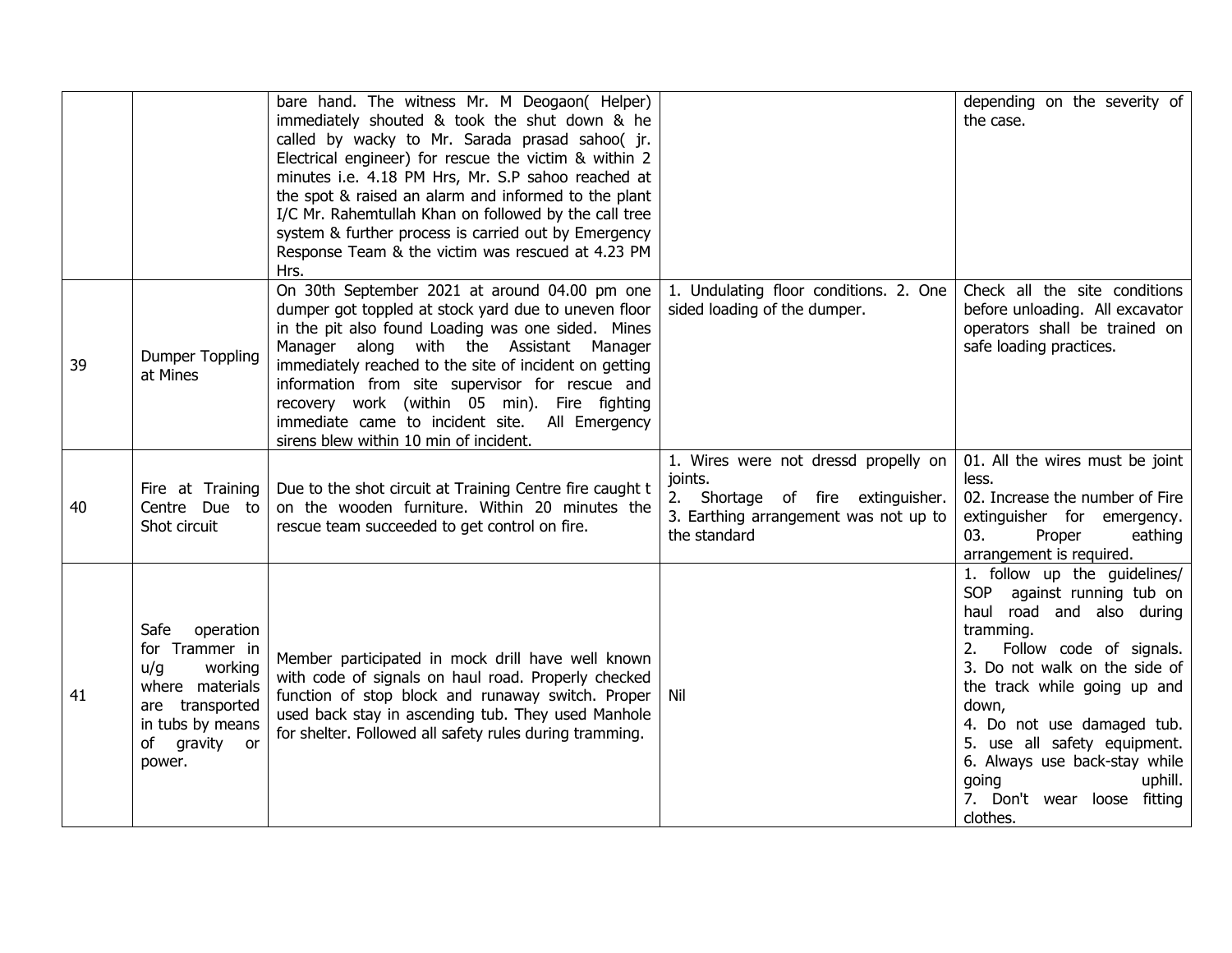|    |                                          |                                                                      |                                                                         | 8. When the tub does not<br>running, put a stop-block |
|----|------------------------------------------|----------------------------------------------------------------------|-------------------------------------------------------------------------|-------------------------------------------------------|
|    |                                          |                                                                      |                                                                         | 9. Open the tubs from the sides                       |
|    |                                          |                                                                      |                                                                         | and bottom of the buffer, not                         |
|    |                                          |                                                                      |                                                                         | from<br>the<br>top.                                   |
|    |                                          |                                                                      |                                                                         | 10. Keep your head<br>apart                           |
|    |                                          |                                                                      |                                                                         | between<br>tubs.<br>two                               |
|    |                                          |                                                                      |                                                                         | Before the movement of<br>11.                         |
|    |                                          |                                                                      |                                                                         | tub First checks<br>the<br>the                        |
|    |                                          |                                                                      |                                                                         | coupling, stop-block and the                          |
|    |                                          |                                                                      |                                                                         | opening of the runaway switch.                        |
|    |                                          |                                                                      |                                                                         | 12. During working on the                             |
|    |                                          |                                                                      |                                                                         | roads, they must give a signal                        |
|    |                                          |                                                                      |                                                                         | at the time of loading and                            |
|    |                                          |                                                                      |                                                                         | unloading<br>the<br>tubs.                             |
|    |                                          |                                                                      |                                                                         | 13. Use man hole for shelter on<br>haul road.         |
|    |                                          | Situation: Dummy Fire and Smoke created near                         | NIL                                                                     | Periodical firefighting training &                    |
|    | a)<br>Fire                               | Mines site. Response of Workmen: At around                           |                                                                         | awareness programs are to be                          |
|    | Tender<br>b)<br>Ambulance<br>&<br>Team   | 10:00 am Mines Shift in charge seen fire during his                  |                                                                         | organized time to time.                               |
|    |                                          | routine inspection at mines site<br>& inform to                      |                                                                         |                                                       |
|    |                                          | emergency number by mobile and intercom and                          |                                                                         |                                                       |
| 42 | c)<br>Fire                               | trained personnel immediate rushed at site with first                |                                                                         |                                                       |
|    | <b>Brigade</b><br>Team<br>d)<br>Portable | aid &fire extinguishers to extinguish the dummy fire.                |                                                                         |                                                       |
|    | Fire                                     | After this training also given to mine workers for                   |                                                                         |                                                       |
|    | Extinguishers                            | operation<br>of<br>fire<br>extinguishers.                            |                                                                         |                                                       |
|    |                                          | <b>Response of Equipment's: Satisfactory</b>                         |                                                                         |                                                       |
|    |                                          | Date20.09.2021                                                       | Height of stretcher lower than height of                                | The height of stretcher and                           |
|    |                                          | Time<br>12:25<br>PM                                                  | Ambulance from ground level which                                       | ambulance should be matched                           |
|    |                                          | <b>Situation:</b> A scenario of Excavator caught in fire<br>created. | created problem & taken time while<br>taking out patient from ambulance | to facilitate easy shifting of<br>patient             |
|    |                                          | A mock drill was conducted on 20.09.2021 in Mines                    |                                                                         |                                                       |
| 43 | Excavator caught<br>fire<br>in.<br>near  | near crusher in Bela Cement Works. The Mock Drill                    |                                                                         |                                                       |
|    |                                          | was conducted for the assessment of the emergency                    |                                                                         |                                                       |
|    | crusher.                                 | preparedness and response operation in mines. A                      |                                                                         |                                                       |
|    |                                          | scenario created where an excavator caught in fire                   |                                                                         |                                                       |
|    |                                          | near Crusher and operator of that excavator rescued                  |                                                                         |                                                       |
|    |                                          | from<br>the<br>site.                                                 |                                                                         |                                                       |
|    |                                          | Site:<br>Crusher.<br>Mines,<br>near                                  |                                                                         |                                                       |